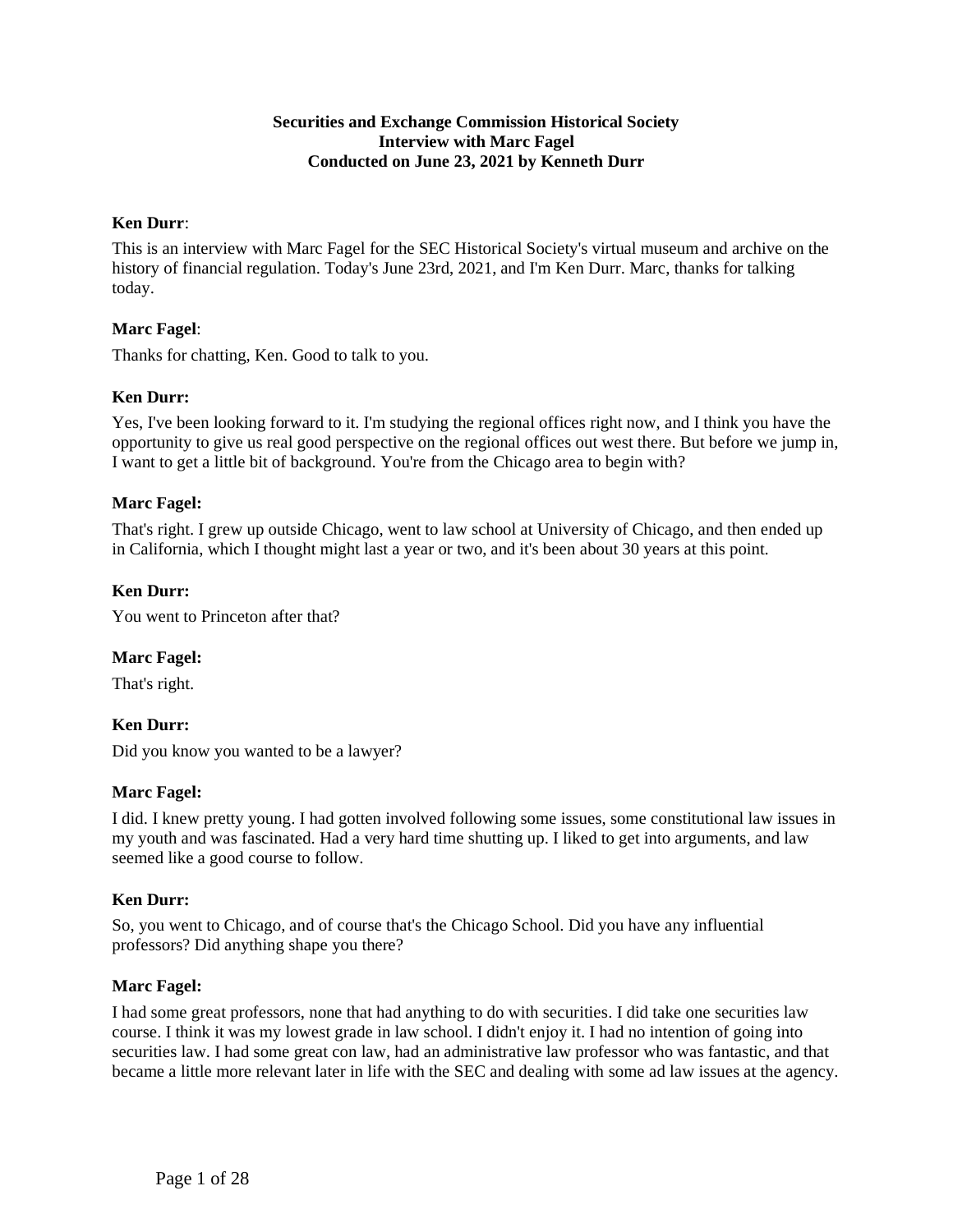## **Ken Durr**:

Okay. Did you just want to go to the West Coast? Is that how it worked? Or did the Morrison & Foerster post just open up?

### **Marc Fagel:**

I ended up out here through the more traditional way of following a significant other. My wife was coming out to Stanford to get her MBA, and I had actually spent my summers as a summer associate in Chicago and New York. I thought I would end up in one of those two cities, and then she ended up getting into Stanford so I very quickly changed course. I did some law firm interviews out here and was hired by Morrison & Foerster in San Francisco, which ended up being an excellent firm. I got very fortunate to get that opportunity.

### **Ken Durr:**

Tell me about the kind of work you did there. Did you get into securities pretty quickly?

## **Marc Fagel:**

I did pretty much day one. It's funny, when I speak with young associates who are looking for some career advice, I really fell into it. It just happened that the day I got there, there was a securities class action that needed to be staffed. I was the brand new baby associate who walked in the door that day. I got put on a very large Silicon Valley securities class action. I didn't know what any of the terms meant. I didn't know what a class action really was. I didn't know anything about securities law and I learned very quickly and enjoyed it, and ended up doing that for six years.

## **Ken Durr:**

What was it about the stuff that you could do it for six years? Why was class action a big thing at that point?

### **Marc Fagel:**

Yes, it wasn't even so much the class action as it was the securities aspect and having tech clients. If you were out here, especially back in the early/mid '90s, Silicon Valley was really exploding. The internet was just starting off. So, we had some really interesting clients who were doing interesting work. The securities angle wasn't even so much securities law as the fraud aspect and dealing with some really smart, sophisticated people who sometimes made some mistakes, made some judgment errors, sometimes crossed some lines. It was very nuanced, very complex. I found the interplay between our clients and then plaintiff's counsel, and the SEC (because I had a few SEC investigations as well) very interesting.

### **Ken Durr:**

This is a matter of sort of helping tech company management navigate the securities laws, that kind of thing.

### **Marc Fagel:**

Yes. You'd be working with executives who were smart people, who started companies, who did amazing things with technology, really cutting edge work, but at the same time, we're out there in the markets raising money, and that was not necessarily their forte, and while they often had excellent attorneys and accountants, they would, at least allegedly, get involved in some conduct that probably was not in the best interest of their shareholders. So, watching that interplay between people who may have been fantastic at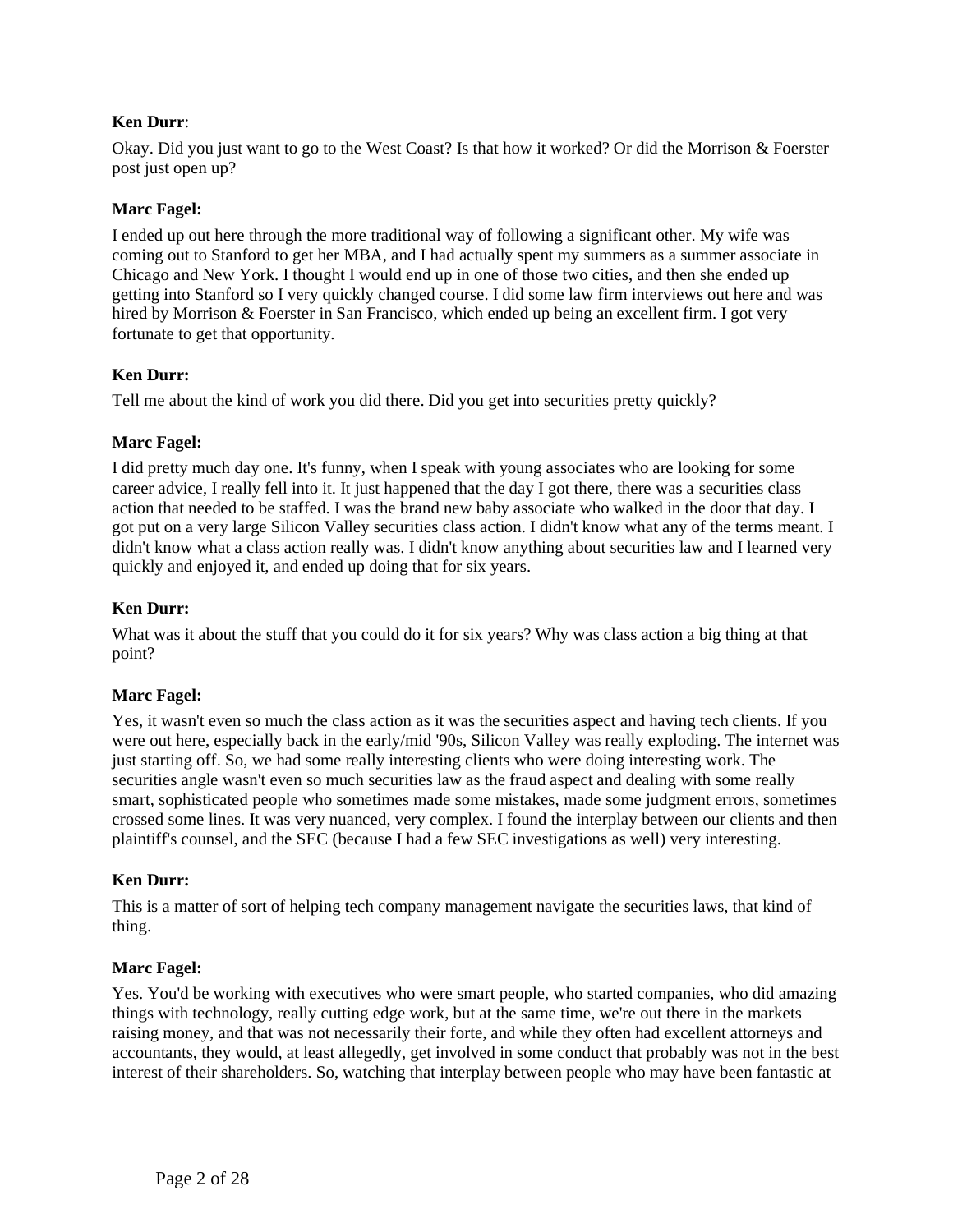designing some new technology, maybe not understanding that there are limits in what they can or should be saying to the market was pretty interesting interplay.

### **Ken Durr:**

This must have been a neat time, a lot of young people just getting into the business, a whole new business being sort of pioneered.

### **Marc Fagel:**

I had worked on some cases where you get to see—I remember email was still a pretty new phenomenon. I remember probably the first SEC investigation I worked on, on the defense side. It was actually the San Francisco office and there was testimony being taken from people I would later work for. One of the things that still stands out in my mind is how some of these cases arise and get kind of messy. They were taking testimony of our client, who was the CEO and founder of a tech company, a company that's actually named after him, and they were showing him email after email where, I could see why the SEC would wonder, why did he not understand that some improprieties were taking place?

#### **Marc Fagel:**

Over and over he said, I didn't read that or I wasn't familiar, or I didn't understand that. And finally, the staff attorney's, "Look, why do you think everybody's sending you all this email if you're not taking the time to read it?" And I'll never forget his answer, he said, "They send me everything. My name is on the building." It was a really interesting insight into how you could be that smart, that successful, running that big a public company, and still have things happening that were just not on your radar screen.

### **Ken Durr:**

That's interesting. You were actually working on the other side of the table with SEC people for a while.

#### **Marc Fagel:**

That's right.

### **Ken Durr:**

Did that make you want to jump the fence? How did that happen?

#### **Marc Fagel:**

It certainly helped. Part of it was that MoFo, Morrison & Foerster, where I was working, became sort of a pipeline to the San Francisco office. There was an associate, maybe a year and a half before I came over to the SEC, who had gone there. He told some friends at MoFo, a couple of other attorneys I knew, I think I was the fourth in two years. By the time that an opening opened up, I had been at MoFo about six years. I was coming up on the partnership track.

### **Marc Fagel:**

We had just had our first child, and I was interested in making some changes, getting some more handson opportunities, and I had all these friends at the SEC saying, this job is awesome. You really ought to come here. I went and interviewed and it just seemed a lot more interesting than what I was doing on the defense side. Actually, it was a pretty easy decision as much as I like being an associate of Morrison & Foerster.

#### **Ken Durr:**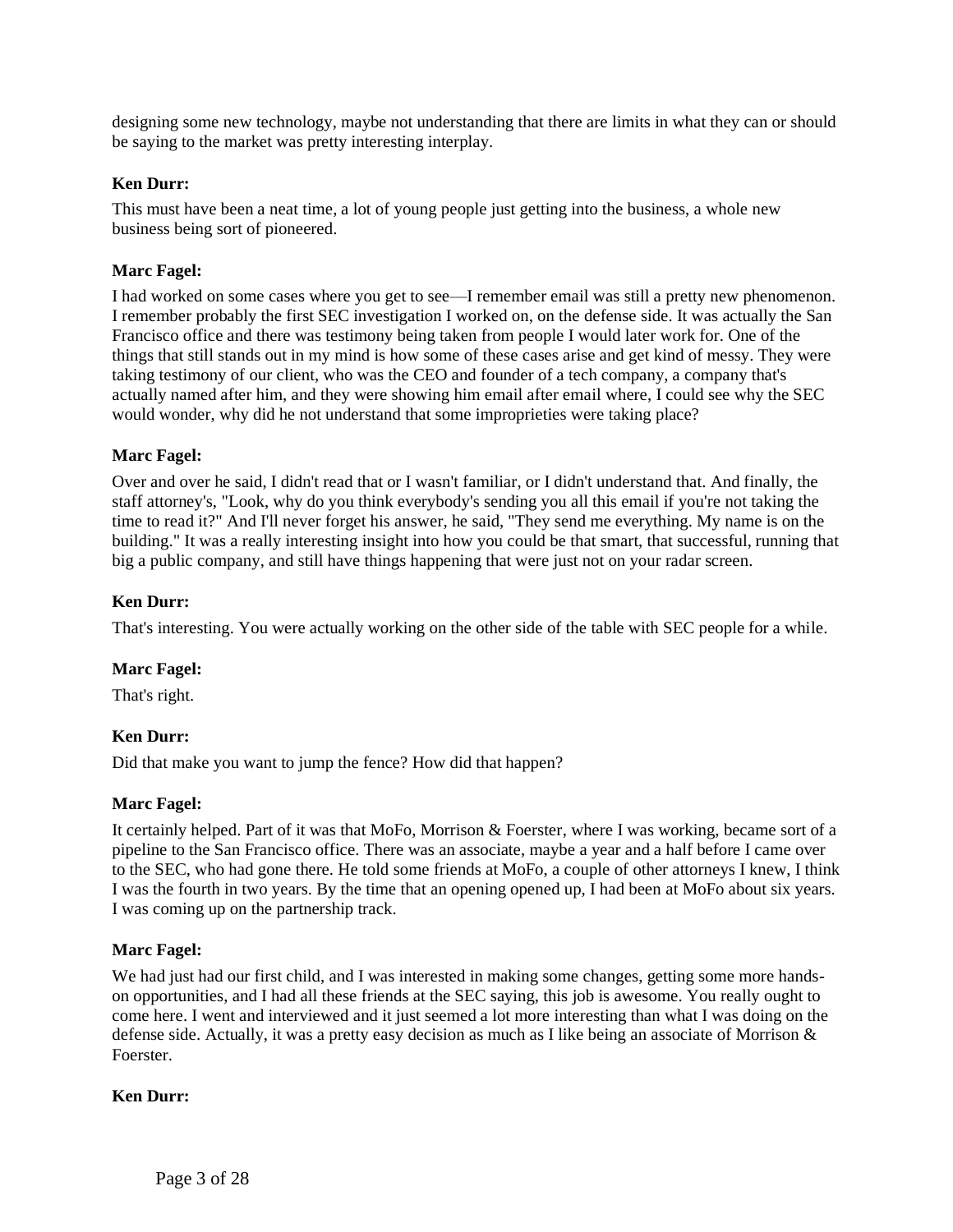Why was it more interesting?

# **Marc Fagel:**

Some of it is, is the hands-on nature of it. Here's a story that I tell. Not that long after I went over to the SEC, I was taking testimony of the CFO of a public company who was represented by my old law firm, Morrison & Foerster, and sitting on the other side of the table was the partner that I had worked for, one of my mentors there, and an associate who was a classmate of mine, both at law school and at MoFo, so she was the same year I was. I'm sitting on one side of the table taking the testimony of the CEO of the company, and my counterpart's role, she was basically handing documents to the partner. That's what she was doing.

# **Marc Fagel:**

It really made it very clear, the distinction between what you could be doing six years out of law school, either at a big law firm or at the SEC. I was running investigations, very important investigations, all hands-on. A lot of discretion. Even then, and now it's that much worse at big law, but even then, the opportunities for a mid-level associate or even a senior associate to be that involved in a case were really low. The partners were doing most of the important work and the associates were basically writing the memos and reviewing the documents. It was a great change to be able to go over to the government where I was running pretty major investigations right away.

# **Ken Durr:**

Yes. That's a good illustration. I want to get a sense of the San Francisco, and it would have been district office, back in 1997. What it felt like, what was the culture there? How did people work together? Did people tell stories about the old days, that kind of thing?

# **Marc Fagel:**

Yes, it was an interesting place. It was a very different office when I joined, most notably the size. I think there were probably 40 to 50, probably about 40, 45 employees of that office, that includes both enforcement and OCIE and support. So, it was a pretty small office. By the time I left, it was about 110. It had more than doubled during my years at the SEC. As a result, it was pretty intimate. Everyone was very friendly. It was actually a pretty young office. There had been some new administration, not long before I got there, David Bayless was the regional director, but he left soon thereafter.

# **Marc Fagel:**

Helane Morrison had been associate or the assistant director for enforcement and then regional director, or I guess district administrator at the time. And Helane especially, really professionalized that office, I would say. It was a pretty sleepy office. It didn't have much of a presence in the Bay Area. I mentioned earlier, this associate who had gone there from Morrison & Foerster a year or two before I had—I still remember when he had gone there—the partners were really dismissive. Why would you do this to your career, go to the SEC?

### **Marc Fagel:**

By the time I went there, and again, it's only about a year and a half later, I didn't get that question. It was pretty obvious why someone from a big firm who was on partnership track would want to make that shift. It had really started to change in terms of its visibility, its professionalism. So, there had been a lot of hiring around the time I got there, all big law firm refugees with some experience, and very smart office, and the sort of cases that they started doing as the tech industry was coming under scrutiny.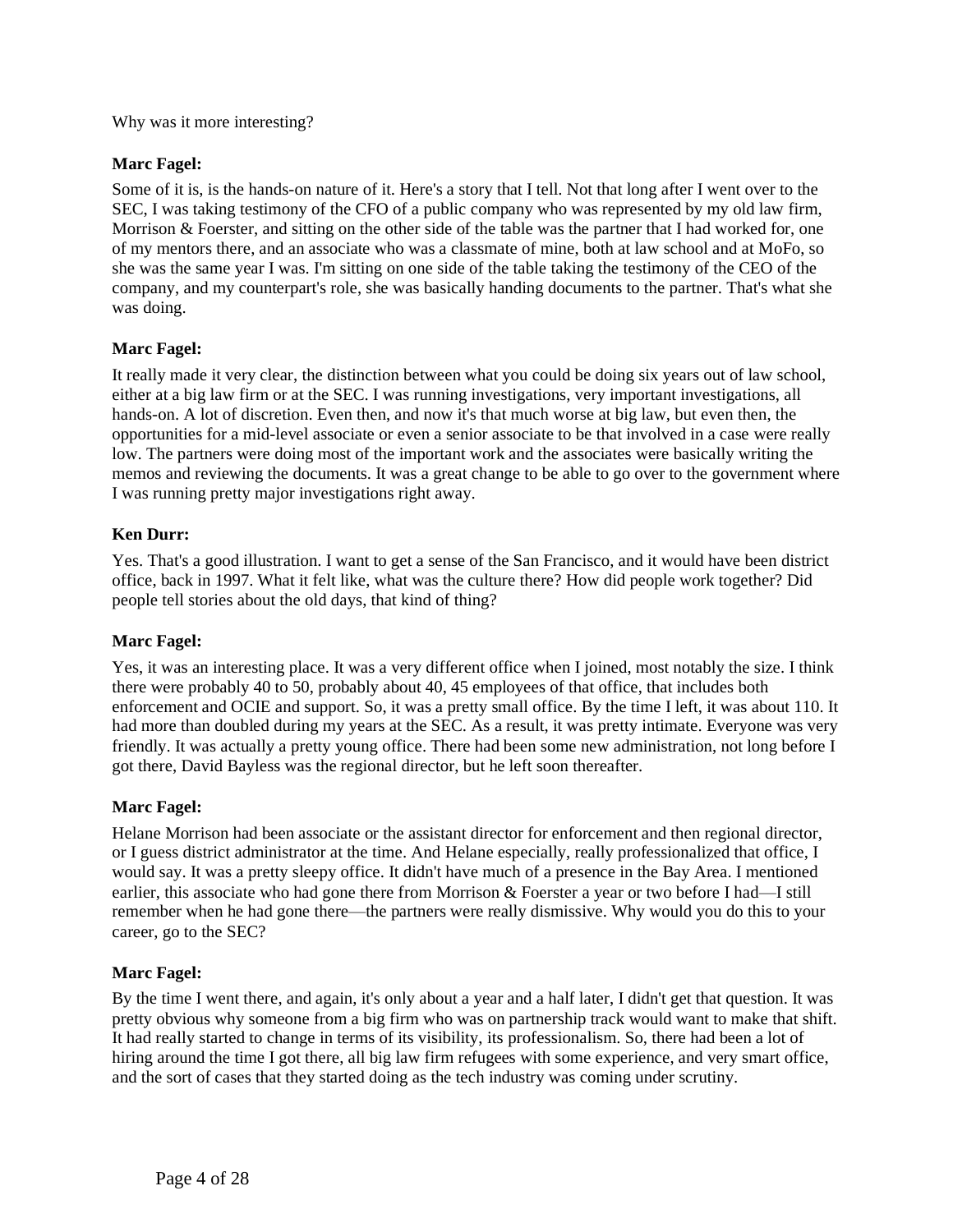## **Marc Fagel:**

A lot of big Silicon Valley cases also helped their reputation. It was really in that state of evolution when I arrived between being this little backwoods government office to becoming a pretty prominent government office, both in San Francisco and in the SEC's National Program.

## **Ken Durr:**

Yes. Speaking of backwoods, it would have been under the LA regional office at the time you came in.

### **Marc Fagel:**

That's right.

### **Ken Durr:**

Was there reporting? Did you report down to LA or how did that work?

### **Marc Fagel:**

We did. You don't want to complain about it too much, but it was definitely one of the more frustrating aspects of the structure at the time. The concept of us being a district office that reported to the LA regional office was an extra bureaucratic hurdle. After any new case that was going to be filed, had been run through the levels of approval within San Francisco. Before we could go to Washington, we then have to get approval from LA. So, there was this whole extra level of review that really made no sense, like why would one other regional office have more insight and the ability to decide whether or not what San Francisco is doing was making sense? It was a very silly and unnecessarily bureaucratic structure.

### **Marc Fagel:**

The other frustrating aspect is that, because we were a district within a region, the region controlled resource decisions. Any time Washington said, "well, we're going to give the LA region another one or two attorneys so they could grow," LA would decide, well, are we going to keep these? Will we want San Francisco having one? Not surprisingly, LA kept most of the resources, so pretty much throughout my tenure, LA was almost, or more than twice the size of San Francisco.

### **Marc Fagel:**

Historically, that might've made some sense, I think when LA was more of a financial center and the San Francisco business was more focused on traditional financial services, maybe that made sense. By the mid '90s, when Silicon Valley was in full bloom, when a significant part of the agenda for enforcement had to do with tech companies in the Bay Area, the fact that LA was still taking two new slots for every one that would go to San Francisco didn't make a lot of sense. There was a lot of frustration with the whole regional-district structure at the time, for sure.

### **Ken Durr:**

You started out as an enforcement staff attorney, right?

#### **Marc Fagel:**

Right.

### **Ken Durr:**

Are you reporting to the division of enforcement on a regular basis? How did you reconcile that sort of, you're in the regions, but you're also in enforcement?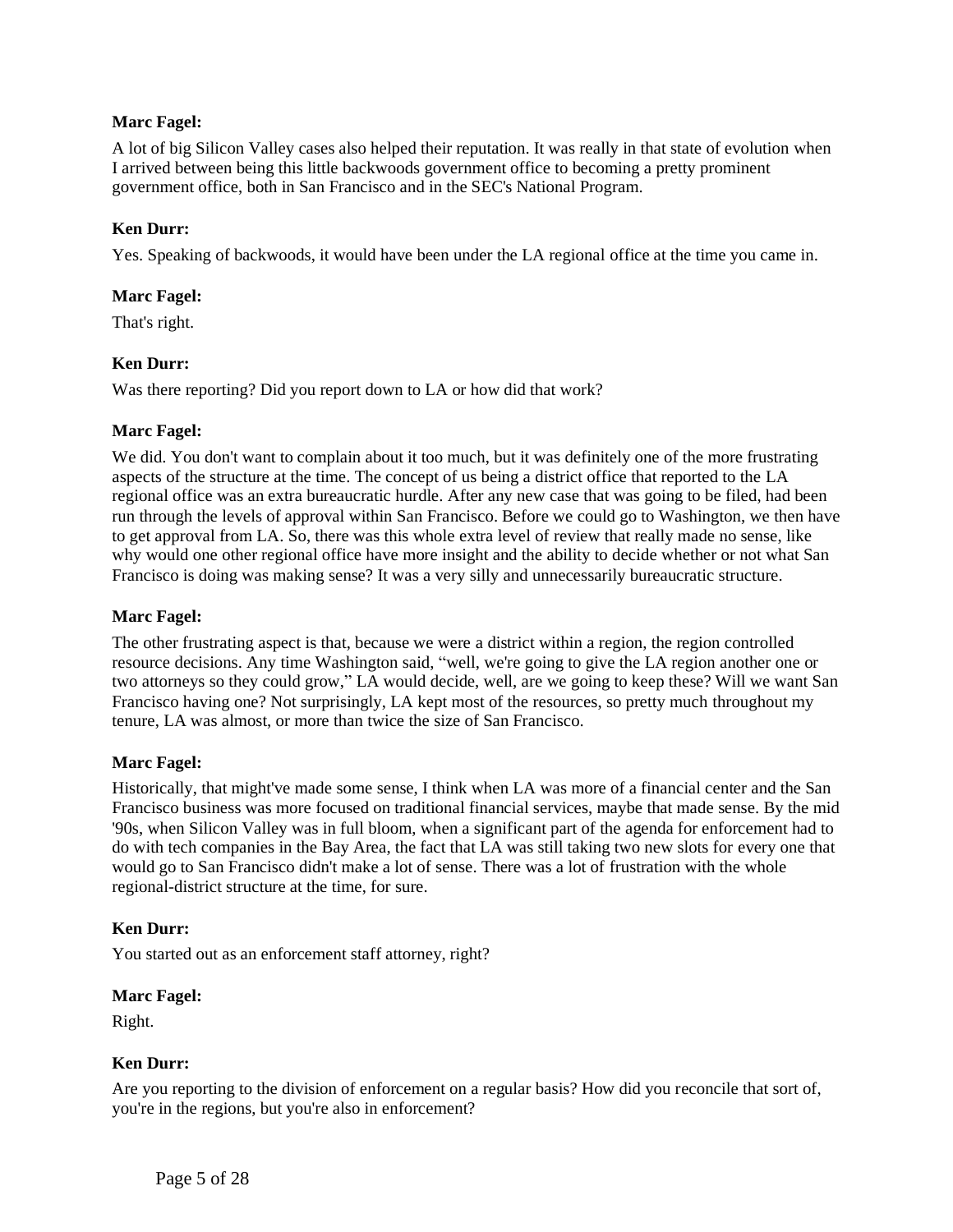## **Marc Fagel:**

Yes. At the time we had some autonomy. So, for most of the course of a given investigation, the staff attorney and the branch chief would do the heavy lifting. We didn't have a lot of interplay with DC on most cases. There would be cases where there was some novel issue or some controversy that you would need to run up the flagpole to DC, and that's where senior management within the district, and sometimes the region, would get involved.

## **Marc Fagel:**

Again, you would have these multiple layers of bureaucracy if you were doing something that was novel or potentially controversial, and we would take it up to Helane, and then David Bayless, and then we'd have to go to Los Angeles to check with them, and then we'd end up talking to the director of enforcement in Washington. So, it was bureaucratic. Once we became a region, at least we were able to remove that one step of talking to LA, but working with the home office was always something that had to happen on certain cases. As I became more senior within management, that increasingly was a larger part of my job.

## **Ken Durr:**

I want to talk about some of those novel cases, but before we do, I want to talk about some of the less novel cases.

### **Marc Fagel:**

Sure.

### **Ken Durr:**

There was one that came across my screen, a classic pump and dump, but a couple managed to do it three times. This is a larger case of pump and dump. Tell me a little bit about that particular case.

### **Marc Fagel:**

Yes, I think that's the M&A West case that came up towards the end of the '90s. I think I was a branch chief at that point, and that was after we had started this internet enforcement branch, so it was part of that. Pump and dumps, boiler room cases had always been out there. We hadn't done a lot of those in San Francisco. It wasn't a large part of the program. There just weren't a lot of those run out of the Bay Area. That changed in the internet era where that became part of the hook for these companies.

### **Marc Fagel:**

In this particular case, this purported company was an internet incubator, and they started a number of smaller internet-related tech companies, all of them created through reverse mergers. It was your traditional pump and dump scenario where the principals of this whole operation own 90 percent of the stock. They would start up this company through a reverse merger. They would pump it up, and the other novelty was they pump it up primarily through the internet. So, this was still when this was fairly novel, but they were sending out email blasts with promotional materials.

### **Marc Fagel:**

They were up on bulletin boards where people at the time were still getting a lot of information about small companies. That's how they were promoting the company and they would drive up the stock price through fraudulent statements, and then of course, dump all their shares on the market. It was pretty big. I think, through a series of these reverse mergers and all these little tech companies within their incubator, they raised about \$20 million for the principles. These days, \$20 million, certainly in a post Madoff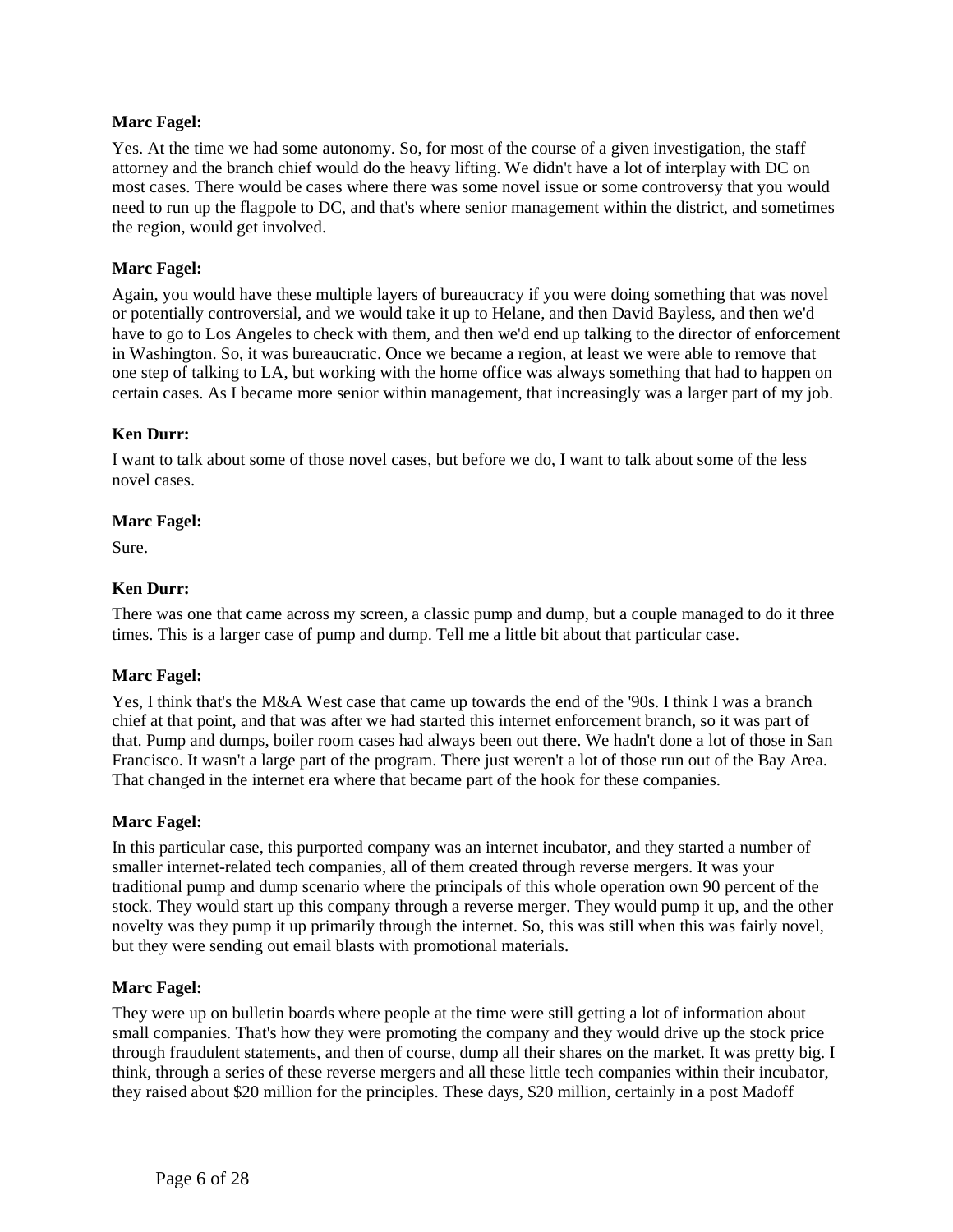world, doesn't sound like a lot of money, but for a largely internet-based operation, \$20 million, back at the end of the '90s, was a pretty big pump and dump scheme.

## **Ken Durr:**

Yes. What was novel about the way you went after this case?

## **Marc Fagel:**

Some of it, because our tools were new, and the SEC was always behind private industry, we didn't have the most sophisticated tools. And we had a very savvy staff attorney who was working for me at the time. Great guy, really smart. He would see these emails, and you'd have to say, okay, who really sent this? And you'd get a subpoena out to the ISP. We were just kind of learning, how would you track this? Because obviously, it's a little bit different when there is a literal boiler room and you find out who was actually sitting in the room. Here, it's various anonymous actors and stock promoters, several layers removed over the internet.

## **Marc Fagel:**

So, you'd have to track these emails, you'd have to track these bulletin board posts and figure out who was responsible. Eventually, it became a traditional investigation. Okay, how are those people compensated? You get the brokerage records, and you pretty quickly realize that all of the people who are responsible for this pump and dump were the same people who controlled all the shares and were making all the money, but at the time, we didn't really have the sophistication. It was very complicated to try to trace all of these statements and put those together with the people who were making money.

## **Ken Durr:**

You were given leadership at the internet enforcement branch then.

### **Marc Fagel:**

Right.

### **Ken Durr:**

I take it, the idea here was to develop the expertise, to figure out how to keep up with these changes.

### **Marc Fagel:**

That's right. It was a DC initiative. I give a lot of credit to John Stark. John was in enforcement at the time, and was sort of our, one of the more tech sophisticated people at the SEC, and I think had a lot to do with identifying this as a growing issue. Again, this is, we're talking late '90s. The internet, as you and I know it, really didn't get started until the mid '90s with browsers. So, we were only a couple of years into it and it was still fairly novel.

### **Marc Fagel:**

Very quickly, of course, any new technology is going to be abused. Folks in DC realize that this was going to be a source of securities fraud. They had put together, centralized from DC, this initiative to create a branch. I'm not sure in every regional office, but a number of them, and certainly San Francisco, where there was so much tech in the sense that there would be a lot of internet related fraud. That was the impetus. So, we created this branch, I became the branch chief, and I think I had four staff attorneys at the time who didn't do exclusively internet related cases, but did a fair number in that. And we sort of develop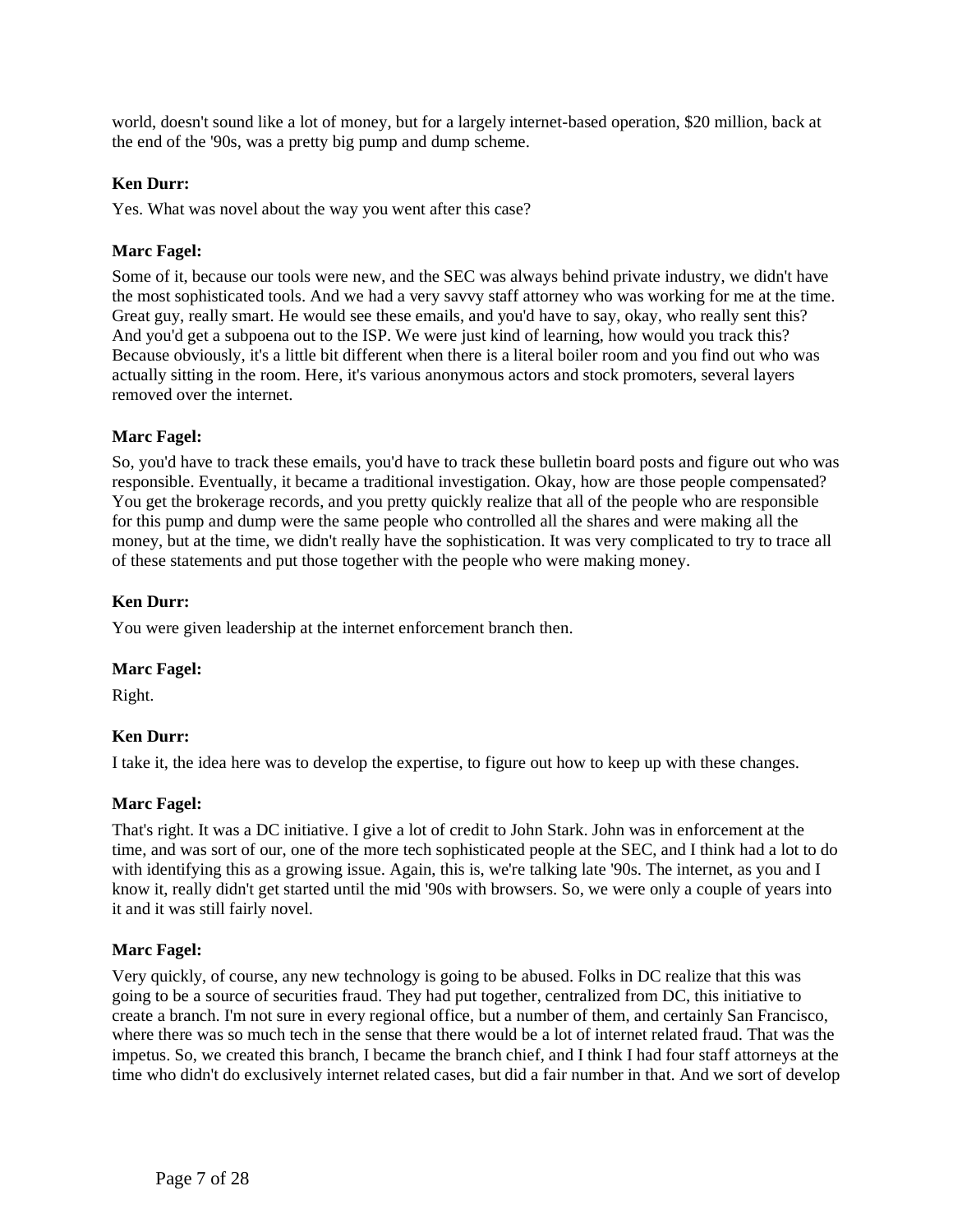that expertise in-house, with the help of DC, so that we'd be able to do more sophisticated cases that were being done at the time.

## **Ken Durr:**

How did you develop the expertise though? Did you talk to people? Did you just get out there and mix it up?

## **Marc Fagel:**

It was a little bit, because it's the SEC, everything was done sort of by the seat of our pants. The folks in DC would put together some trainings, would help show us the tools and how we would go about finding out who was responsible for sending out spam, who was responsible for bulletin board posts, and really teach you how these things worked, how to obtain that information. But a lot of it was just trial and error. We would get a referral in our office, or we would do some surveillance, we'd find something online that looked suspicious and it would pretty quickly turn into a traditional investigation.

## **Marc Fagel:**

You're sending out subpoenas for documents, taking testimony. The real hook being that these were frauds that were being perpetrated online, which was pretty new at the time.

## **Ken Durr:**

Okay. So, every time we talk about this, it comes back to things eventually turning into a traditional investigation. Did the idea of there being a special internet enforcement branch kind of go away after the novelty wore off?

### **Marc Fagel:**

I think at some point, but we had enough to keep us busy for a few years. Just to show how the evolution was: I think the first real internet case we did was the first fraud that, I think, anywhere in the SEC had been identified that was conducted entirely over the internet. It was a case where the perpetrator of the fraud was outside of San Francisco and had set up a pretty nice website to raise money. It was just a straight offering fraud. It was a complete scam. It was a make-believe product. And he didn't raise a lot of money. I think it was maybe a \$250,000 case, which is tiny.

### **Marc Fagel:**

I think these days, the SEC wouldn't bother with something that small, but at the time, nothing had happened like that. There had never been a fraud that was perpetrated entirely online. It showed how people could be taken so easily, that by creating a pretty professional looking corporate website, a fair number of people said, "oh, that must be legitimate," and sent money to a total stranger based entirely on a website. A couple years later, we did a case, another fraud that was conducted entirely over the internet, and that was a \$60 million case. And this was just two years later.

### **Marc Fagel:**

At the time, I think that was the largest internet scam. To go from \$250,000 to \$60 million in just a year or two, showed how quickly these scams were growing in size. All of a sudden, people sitting in a bedroom outside San Francisco could be raising money from around the world from complete strangers and taking \$60 million. There was a lot of growth. And then, like you say, at a certain point, it just becomes integrated into the rest of the agency. The novelty wore off. I think people out there became a little more sophisticated.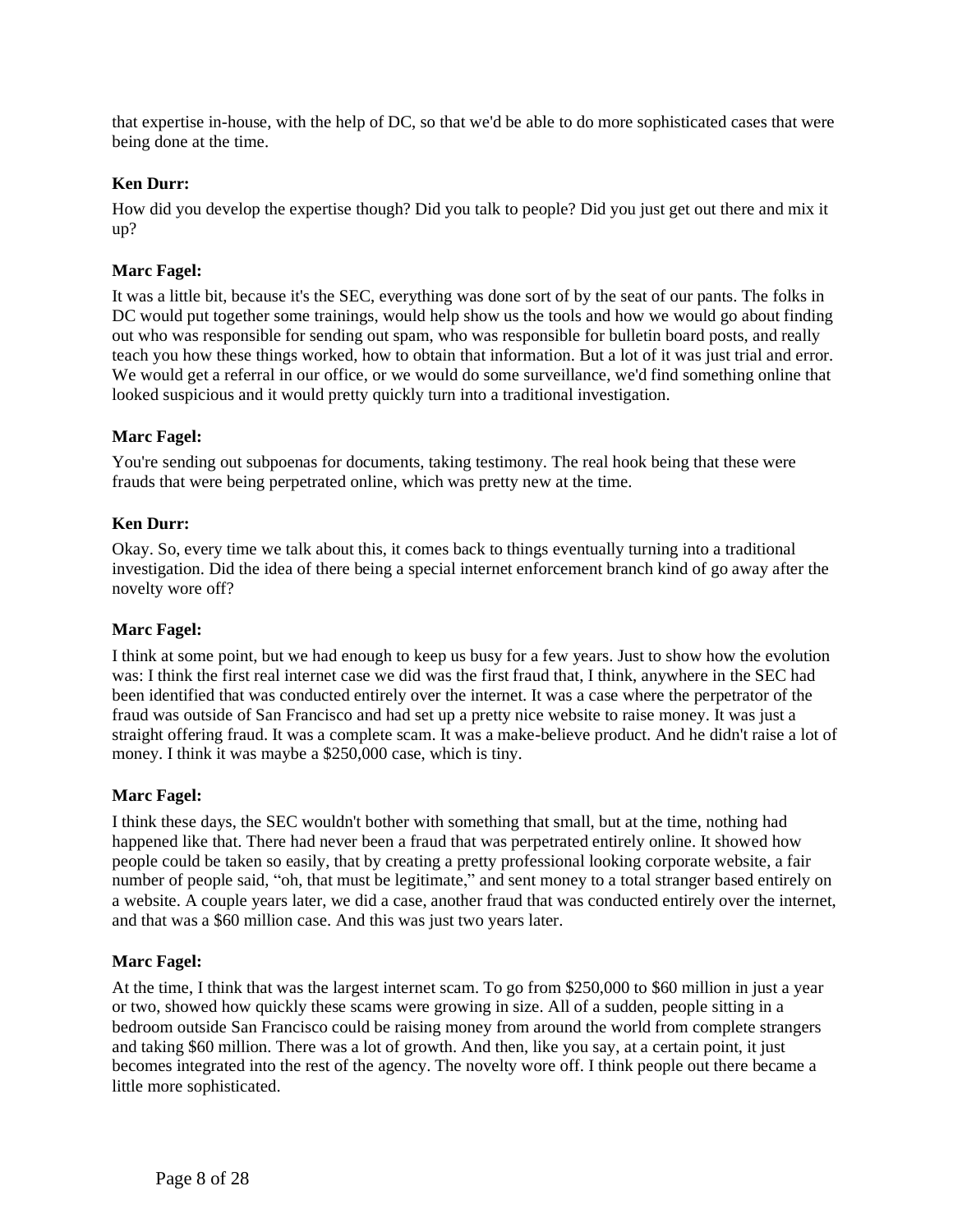## **Marc Fagel:**

Then, of course, every case was an internet case at a certain point, where boiler rooms sort of ceased to exist. There may be some out there, but for the most part, all pump and dump schemes were conducted largely online and there was no novelty to that.

## **Ken Durr:**

Okay. Any other cases from those early years that were formative for you or for the region?

## **Marc Fagel:**

One of the ones that was, it was sort of entertaining. It wasn't really that technologically sophisticated, but it gives some insight into how easy it was for some period of time, probably still today, to cheat. It was something we called the Dr. Mitchell case. It was a fax that showed up around the country one day, people got a fax from an investment advisor addressed to Dr. Mitchell. And it was this little handwritten thing on the letterhead from a make-believe investment advisor who's like, "Dr. Mitchell, it's me your advisor. I'm sure you remember how well we did with Google. I've got another one for you. You really need to get into this penny stock today."

### **Marc Fagel:**

It looked like it was a misdirected fax that showed up on people's fax machines, and a shocking number of people saw that, thought that they had just won the lottery, that this investment advisor sent them investment advice by accident, and they bought this penny stock. The guy raised a few million dollars overnight by doing this. Unfortunately for him, one of the fax machines he had sent it to was ours in the San Francisco office. So, we opened the investigation, were able to track him down eventually and brought the case, but it showed just how people, and I'm sure a lot of people out there were sophisticated enough to know this might be a scam, but why don't I send a thousand bucks just in case.

# **Marc Fagel:**

It just shows how easy it can be to perpetrate a massive fraud with just a fax machine. That was colorful.

### **Ken Durr:**

Toward the end of your time as a branch chief, I think before you moved up, the late trading and market timing starts to hit in 2003, 2004. Did you deal with that in the San Francisco region?

### **Marc Fagel:**

I did. At that point, I was an assistant director, we didn't have an associate because we were still a district office. A woman named Pauline Calande and I were sort of co-assistant directors managing the enforcement program. We each had a number of these. We had a thousand or so of these late trading market timing mutual fund cases that were being conducted nationally across the SEC. So, we had a few in the Bay Area that the two of us split up it. It sort of set the framework for what would later be the stock option backdating cases, where there was this market wide phenomenon, and all of a sudden the entire division of enforcement, as well as OCIE in this case, that was very involved, all got involved in this nationwide initiative, found a ton of cases, had to sort of triage and say, which of these are we going to work on and bring to fruition? A large number of the staff were all of a sudden deployed onto this one series of cases.

### **Ken Durr:**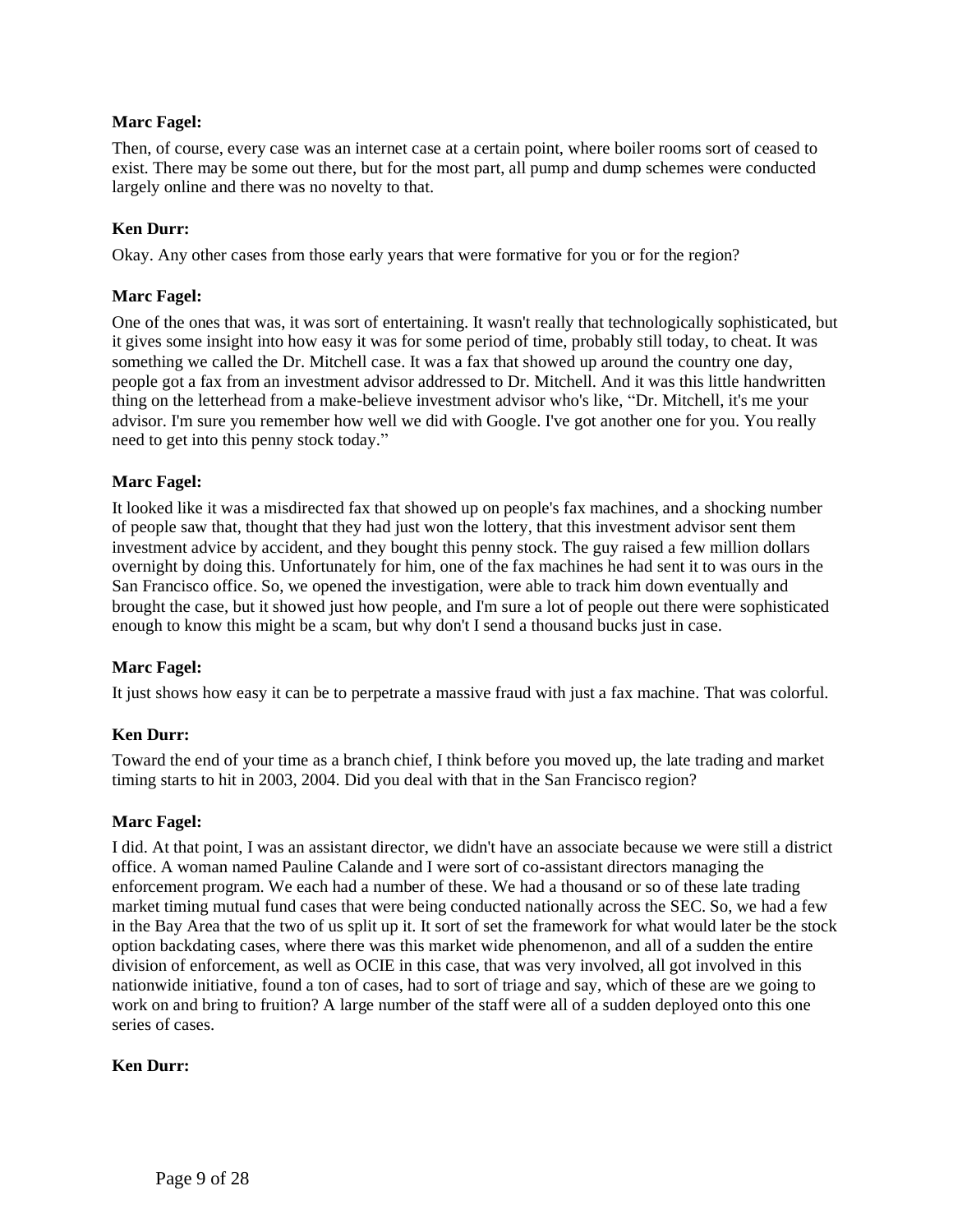It sounds like this was something that was directed from DC, from headquarters, then rather than from San Francisco.

## **Marc Fagel:**

Well, it worked cooperatively. DC, I think set up the initiative, that this was a problem. Some of that came from the New York attorney general, let's be frank. Spitzer, I think, did more to break this open, and I've got mixed feelings about that. But the New York attorney general, I think, had sort of jumped on this. The SEC realized this was something we need to be doing. But DC doesn't have all the resources, so it was really directing it out to the regions where we have the OCIE staff. So, we've got the examiners going out to the registrants in our area to look for issues, and then enforcement gets involved as OCIE is helping to identify particular mutual fund complexes in our region who have late trading or market timing issues.

## **Ken Durr:**

Okay. In your position, you're involved with enforcement primarily, but how much did you get involved with examiners? How much did you see of that other side of the shop?

### **Marc Fagel:**

It varied from case to case. Obviously when I was a regional director, I had responsibility for both halves, but when I was on the enforcement side, we got a decent number of referrals from our exam staff of investment advisors and broker dealers. And we worked pretty well in San Francisco, partly because of our size, partly because we had a pretty open culture where you just walk down the hall and you're talking to examiners. It was less formal. My understanding from some other offices was that OCIE would work very independently. They would conduct their exam; they would find their deficiencies.

## **Marc Fagel:**

At the tail end, they would give enforcement a referral and then enforcement would take over. That certainly happened sometimes in San Francisco, but more frequently, during the course of the exam, issues would be identified, and the examiners would speak to enforcement long before there was a formal referral to say, "do you think that this is something you might be interested in? How could we help put this together?" Package it up so that enforcement would be interested in it.

### **Marc Fagel:**

As I became associate director and then regional director, that was something I tried to work on to make that happen increasingly, because one of the more frustrating things that I would find in enforcement was one that when I would get a complete referral, when OCIE would have completed their exam, written up their deficiency letters, sent it to the registrant, and then sent a referral to me, and I'm left with something where either it was clearly not enforcement worthy, and I'd feel terrible that the examiners had spent so much time packaging up something that we were just not going to investigate.

### **Marc Fagel:**

Or it seemed interesting, but there were some gaps, some things that I would have liked to know that I thought the examiners would have done on the exam that were better equipped to do than we were in enforcement, and I wish they had spent more time on. So, it was always a priority for me in management to make sure that enforcement and exam were working together. If it was something that might turn into a referral, the examiners were conducting their exam in a way to make that happen.

### **Ken Durr:**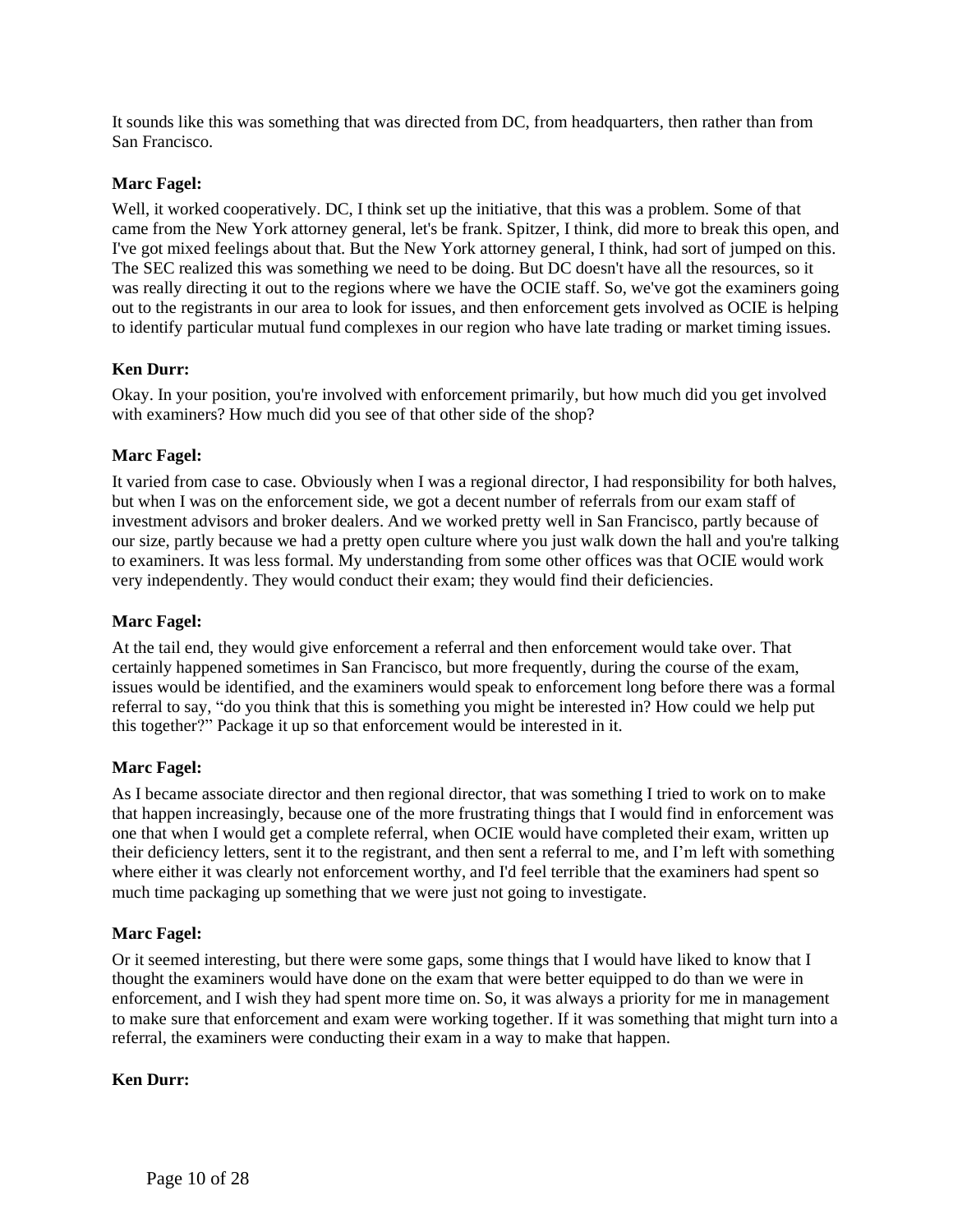About what percent of the time would you say you had that working together taking place, and how often would you come up with this case where they just hand you something that was maybe not all the way thought through?

## **Marc Fagel:**

It's hard to put myself back there. It was probably an even split when I was first starting. There were a number of times when I was a staff attorney, and I would just be handed a referral from a completed exam. Over time, that changed. It was certainly a priority of mine, as I moved through management, to make that more of a fluid relationship. I think certainly, by the time I left, it would be pretty unusual for the exam staff to have a complete examination and just hand a referral to enforcement. I'd be surprised if that happened at all at that point.

# **Ken Durr:**

Okay. Let's talk about your next step up the ladder then, moving up from the branch position.

## **Marc Fagel:**

Rob Mitchell had been the head of enforcement. When Helane Morrison moved up to district administrator, Rob Mitchell became her head of enforcement, the assistant. Then Rob decided he wanted to get more involved in litigation, so he became a trial counsel, and Helane needed a new assistant district administrator to run the enforcement program. She decided, as our office was growing in size, that it would be a divided position.

## **Marc Fagel:**

So I was promoted from branch chief to assistant, and then someone from the defense side Helane knew—I mentioned Pauline Calande came in from the outside. Pauline and I were the co assistant district administrators for a period of time. Eventually, Pauline moved to Washington, and I was the sole assistant and then associate director. So, we divided that position up, and each of us had a number of branch chiefs who were managing the staff attorneys.

# **Ken Durr:**

Okay. Did you divide up enforcement and examinations or are you both doing enforcement?

### **Marc Fagel:**

This was still strictly enforcement. We had the two of us as assistant directors for the enforcement side, and then she had two assistant directors on the exam side, similarly managing branch chiefs and examiners.

### **Ken Durr:**

Okay. I suppose, at this point, your involvement in actual cases starts to taper off a little bit and you're looking more broadly at things?

### **Marc Fagel:**

That's right. I think the staff attorney, as I mentioned, the real appeal of that job is you are running the day-to-day investigations with an accountant sometimes. The branch chief was pretty hands-on in our office. So, most stages of an investigation, the branch chief would be very involved, most, for example, testimony, it would generally be two people in the room, and it's still generally two people in the room with the SEC. It'd be the staff attorney and the branch chief. When I became assistant director, and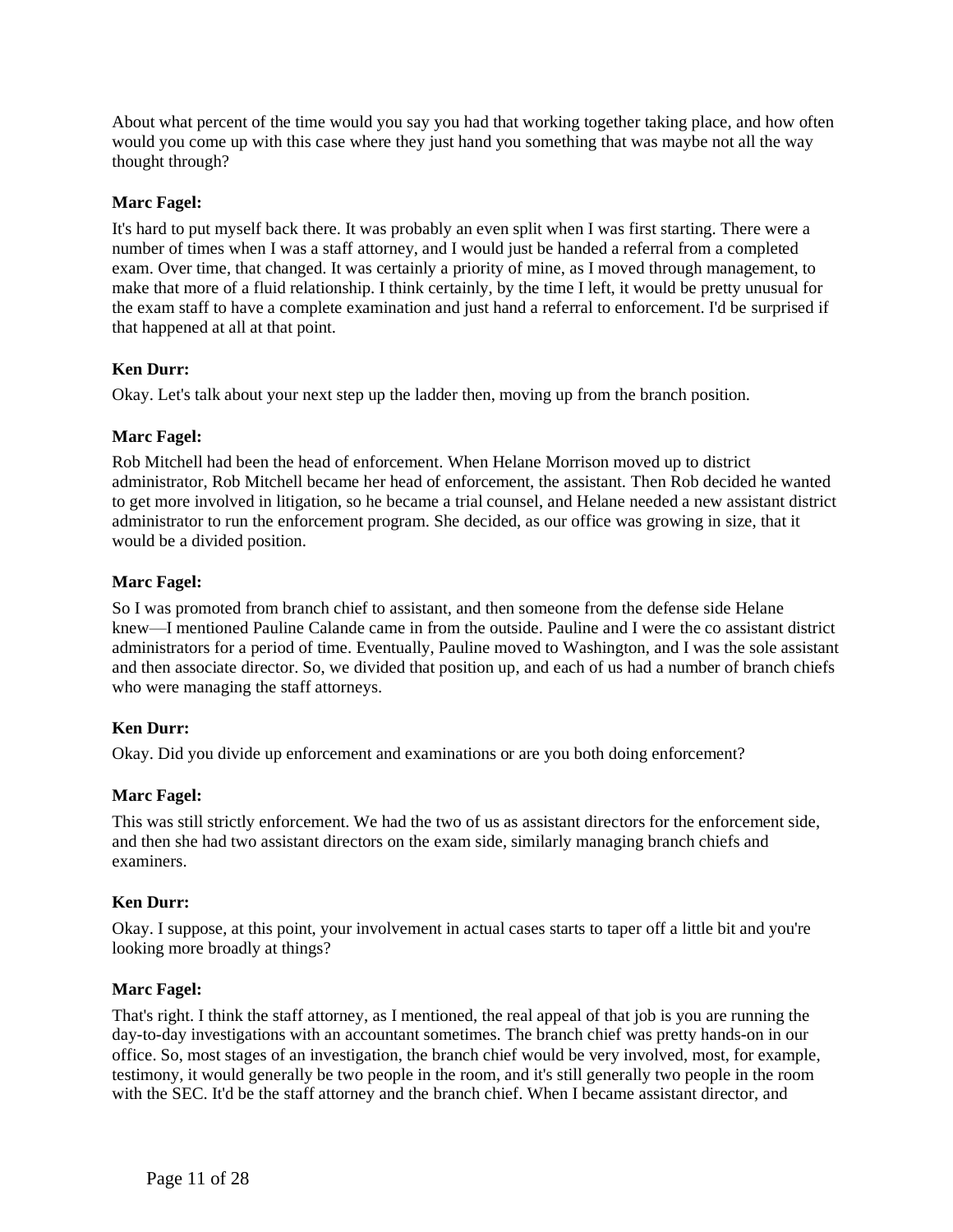certainly later as associate, you are a level removed. You're not in the room for the day-to-day. You're not making the day-to-day decisions on who gets subpoenaed and who's brought in for testimony.

## **Marc Fagel:**

It's more decision-making. Should we open this investigation? What are the charging decisions going to be at the tail end? Sometimes, in between obviously, you'll get involved for some discussions about how are things moving? How can we expedite it? Is it worth keeping this investigation open? Should we close it? But the assistant would get more involved towards the tail end when you're making charging decisions, who will or won't get sued, what sort of charges will be leveled here. Also, because we're the region, my role was to decide when things should happen in Washington, the non-obvious cases.

### **Marc Fagel:**

Cases where there was some novel issue or some sort of controversy, something that was going to be potentially problematic. We would want to work with DC early on to make sure that they were in the loop to get their guidance to work with some of the rulemaking divisions. So, if we had a complicated market timing case, for example, we want to talk to investment management. What do you think about this? Is this viable? Is this not? And my role as an assistant was increasingly to work with Washington and help our staff attorney and branch chief put together an investigation that was going to go smoothly through the approval processes in DC.

## **Ken Durr:**

Okay. Now, around this time is when the options backdating phenomenon starts to arise. I want to spend a little bit of time on this because you were right smack in the middle of it. This was headline stuff for a couple of years. Tell me when it first arose?

### **Marc Fagel:**

I'm trying to think about it. We had one investigation ongoing, and this was, I think the first one that was brought involved in Brocade, which is a Bay Area tech company. I'm trying to remember. I'm pretty confident that case came in the door before options backdating as a phenomenon was known. It was before these academic and journalists' reports were put together. So, it started out as more traditional financial fraud investigation, where the staff was taking a look at a company where there was this allegation of backdating. It was one of those situations where it's really good to have smart people in the office.

### **Marc Fagel:**

I credit the staff accountant that we had working on that investigation for elevating the issue. As somebody who was managing enforcement at the time, I think Pauline may have been gone, so I was probably the sole enforcement head in San Francisco. I had no clue what this was. It sounded like an arcane accounting issue. It didn't sound that interesting. It wasn't sort of blood on the floor theft of corporate assets. But I had a very smart and dedicated staff accountant working on that investigation. He's like, "Marc, this is real. This is a problem. And this may be more widespread." It was around the time that we were working that investigation, that we realized that these instincts were correct.

### **Marc Fagel:**

You started to see these reports come out in *The Wall Street Journal*, and academics had put together some studies saying this was a pretty widespread phenomenon. Next thing you know, this becomes a nationwide initiative, and we had literally dozens of investigations in our relatively small office. We were working closely with Washington. Traditionally, in the region, you get a little upset because Washington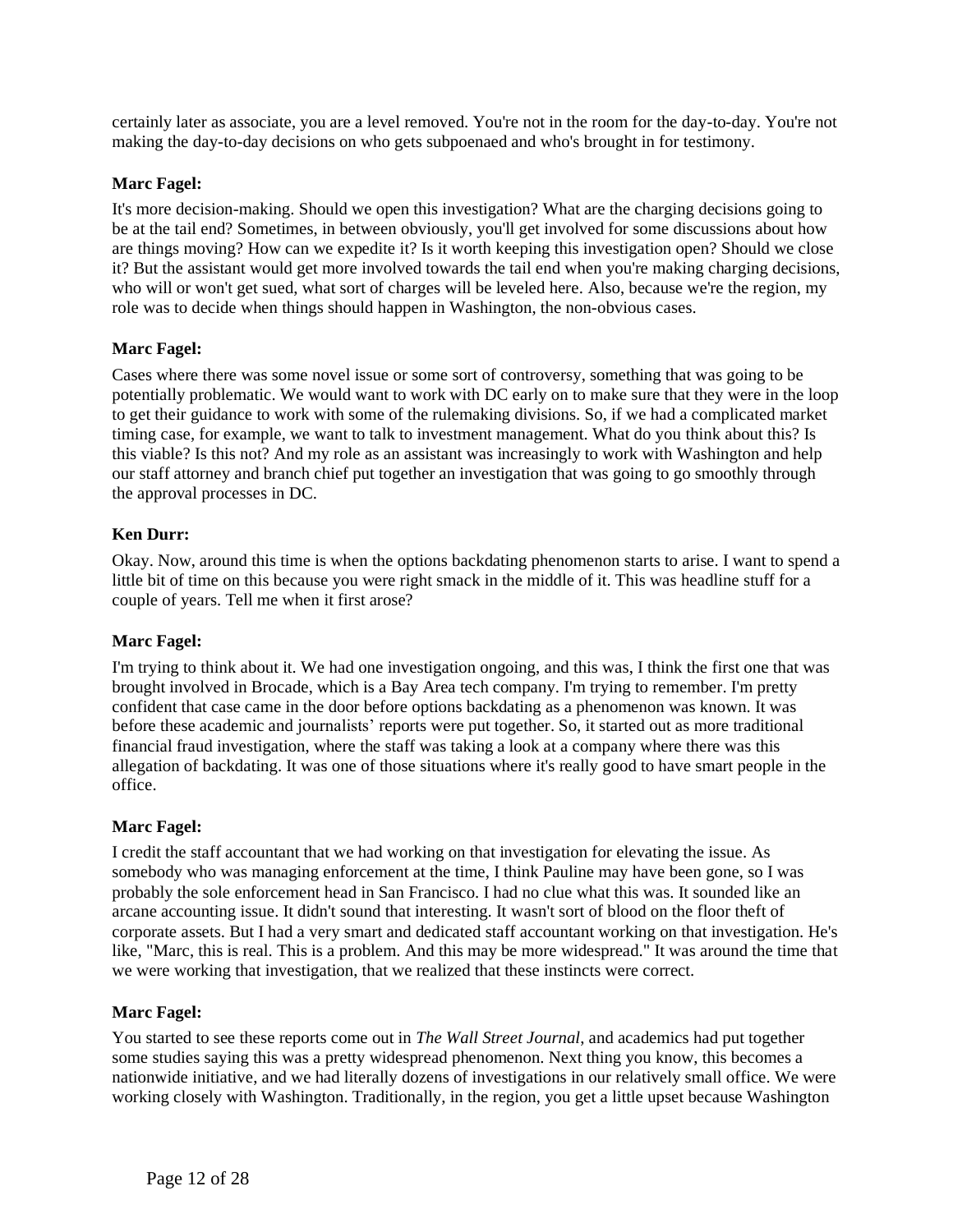starts poking their nose in your neighborhood to take on sexy investigations that you'd like to be handling in the region. This was one of the occasions where we were pretty desperate for help, and these cases were just being parsed out around the country because there was more in Silicon Valley than we could possibly staff out of San Francisco.

## **Ken Durr:**

Why was that? What was it about these cases? Feel free to explain exactly, what the mechanism was here, what kind of fraud are we talking about?

### **Marc Fagel:**

It was kind of colorful because it was pretty clear cheating. It was sort of a sophisticated accounting issue of, how do you account for the issuance of stock options? But when you get beyond the accounting issue, it's kind of clearly cheating. It's like, if you give stock options at this price, you have to account for them. If you give them at a lower price so they're worth more money, there's an expense.

### **Marc Fagel:**

All of a sudden, you realize all these companies don't want to report an expense. So, what they would do is just backdate documents to make it look like they were giving documents on a date that they didn't have to have an expense for them. It was just straight out cheating. You're falsifying documents to avoid reporting an expense. It comes down to that. Maybe I was naive. I was naïve. With market timing, I think that was the first time that within our office, and I personally, realized that something that seems like obvious cheating, was not just one firm but a lot of them. But it was really with backdating that it was so eye opening, that so many companies were involved in exactly the same scam, that it was so widespread.

### **Marc Fagel:**

We never knew exactly why that was. We had some indications. One of the phenomena that we identified here was that there was a lot of movement in tech, where you would have both executives and board members and then line level people who were moving among the tech companies all the time. In law, we're used to having the same job for 10, 20 years or for a lifetime. In tech, if you work at the same company for four years, there's something wrong with you. What you'd see is that people would move from one company to another and basically take the scam with them.

### **Marc Fagel:**

They would go to a new company and say, "well, at my old company, in order for them to give me stock options that are more valued, they would set back the issuance date. I would like you to do that for me." And it just spread, and every company was doing this.

### **Ken Durr:**

And options or stock options are a big form of compensation too.

### **Marc Fagel:**

Exactly. Certainly back in the '90s and 2000s, that was a significant, and probably still today. It was a significant way for tech companies and younger startups that didn't have a lot of cash to compensate their executives, through a large stock option grant. Giving somebody an options package worth \$10,000 versus \$50,000 was a pretty significant difference. If you could give them \$50,000 without having to tell the market you were doing that, that was a real coup for a company.

### **Ken Durr:**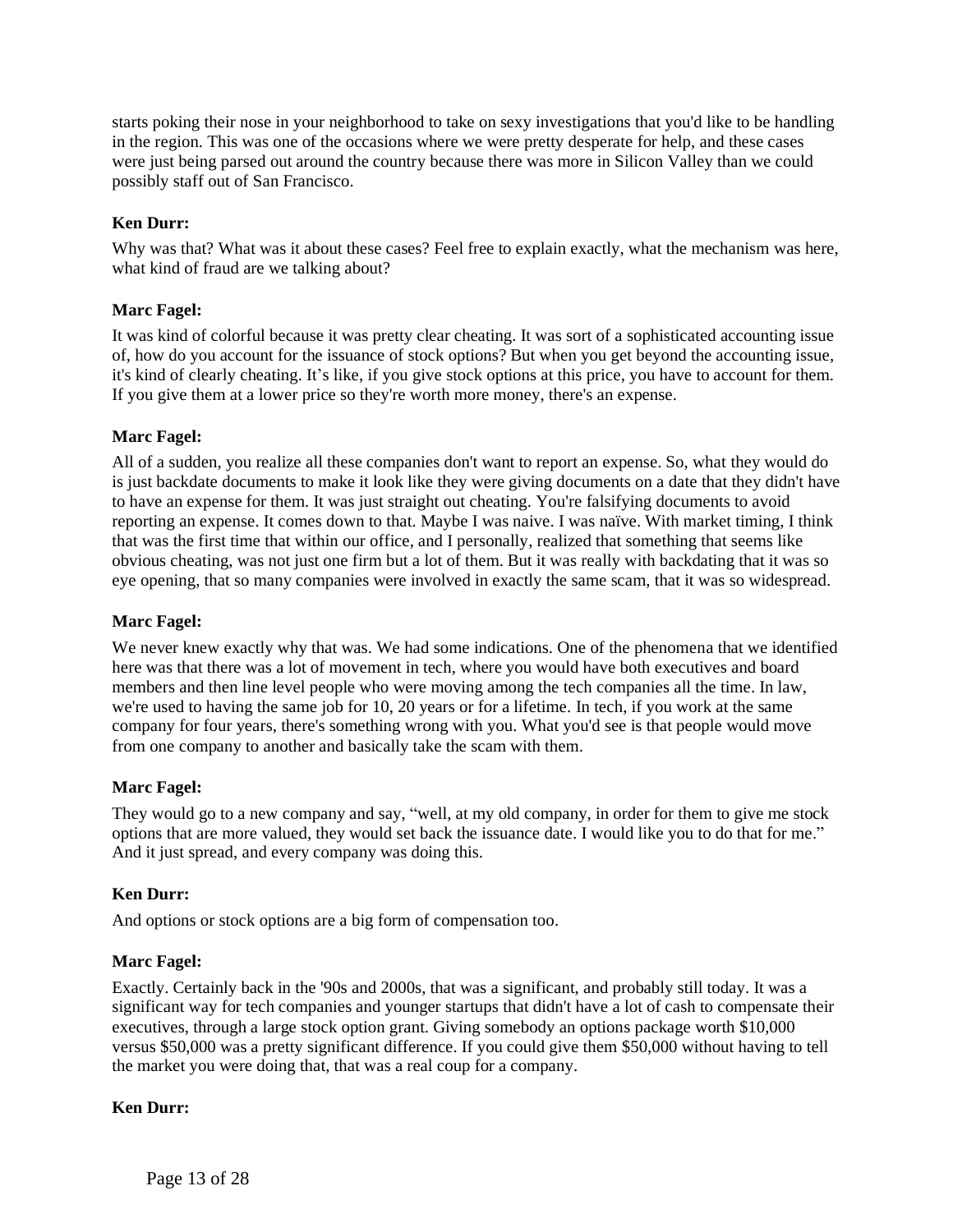Was there a particular case that you felt was notable among these, that you were working on at this time?

### **Marc Fagel:**

At a certain point, you become jaded because the phenomenon was the same over and over. I think there were a couple of pretty high-profile cases. Apple obviously was a very big deal for our office because Apple, you're dealing not just with a company that everybody has heard of, but where their executives are celebrities. So in that case and a few others, it got very complicated to make charging decisions where you didn't always know which executives knew which information. They did have the defense of: "How do I know, as somebody who started a computer company, how you're supposed to account for stock options? Nobody knows that. My accountants are taking care of it." So, there were some real complications in proving scienter, for example, that stood out in just how complicated some of these were in terms of getting the liability up the chain to senior executives.

### **Marc Fagel:**

The other thing that really stood out in a few of these cases was the involvement of lawyers. We had brought cases against lawyers in some of our cases in San Francisco, and pump and dump up cases often had a lawyer involved, but I think this was the first time where we had a lot of public companies where general counsel were involved, because stock option grants generally went through the general counsel's office. All of a sudden, we're investigating and bringing cases against some GCs, and pretty prominent names in the Bay Area.

#### **Marc Fagel:**

These were names that were known to us personally, and it adds an extra layer of challenge when you are investigating and possibly suing somebody who, maybe you or your friends knew or knew by reputation. You're throwing that into the mix. You've got complicated privilege issues, and "there but for the grace of God go I." When you're evaluating the conduct of another attorney it's like, is this right? Is this wrong? Would I have done something like that were I in that position? Those cases were really touchy and tough.

### **Ken Durr:**

These were mostly general counsels rather than outside counsels that you're looking at?

#### **Marc Fagel:**

Yes. The outside counsel, there were some allegations of their involvement in some of this. I mentioned before, how did the spread so far? And there was the perception that when you had some of the same, and I don't want to name particular firms, but some of the same law firms who were involved in setting up the programs at multiple companies. There was a sense that there may have been some common linkage there. We didn't end up bringing cases with the scienter and it certainly wasn't an outside counsel who was there physically changing documents to change the date of an options grant. That was generally the general counsel. We didn't get into bringing cases against outside counsel that I can recall, but that there was some involvement and outside counsel, and that made it even more complicated in terms of privilege issues.

#### **Ken Durr:**

Okay. Did the SEC have any preexisting tools that it could put to work on something like this, or was this kind of an out of the blue thing?

#### **Marc Fagel:**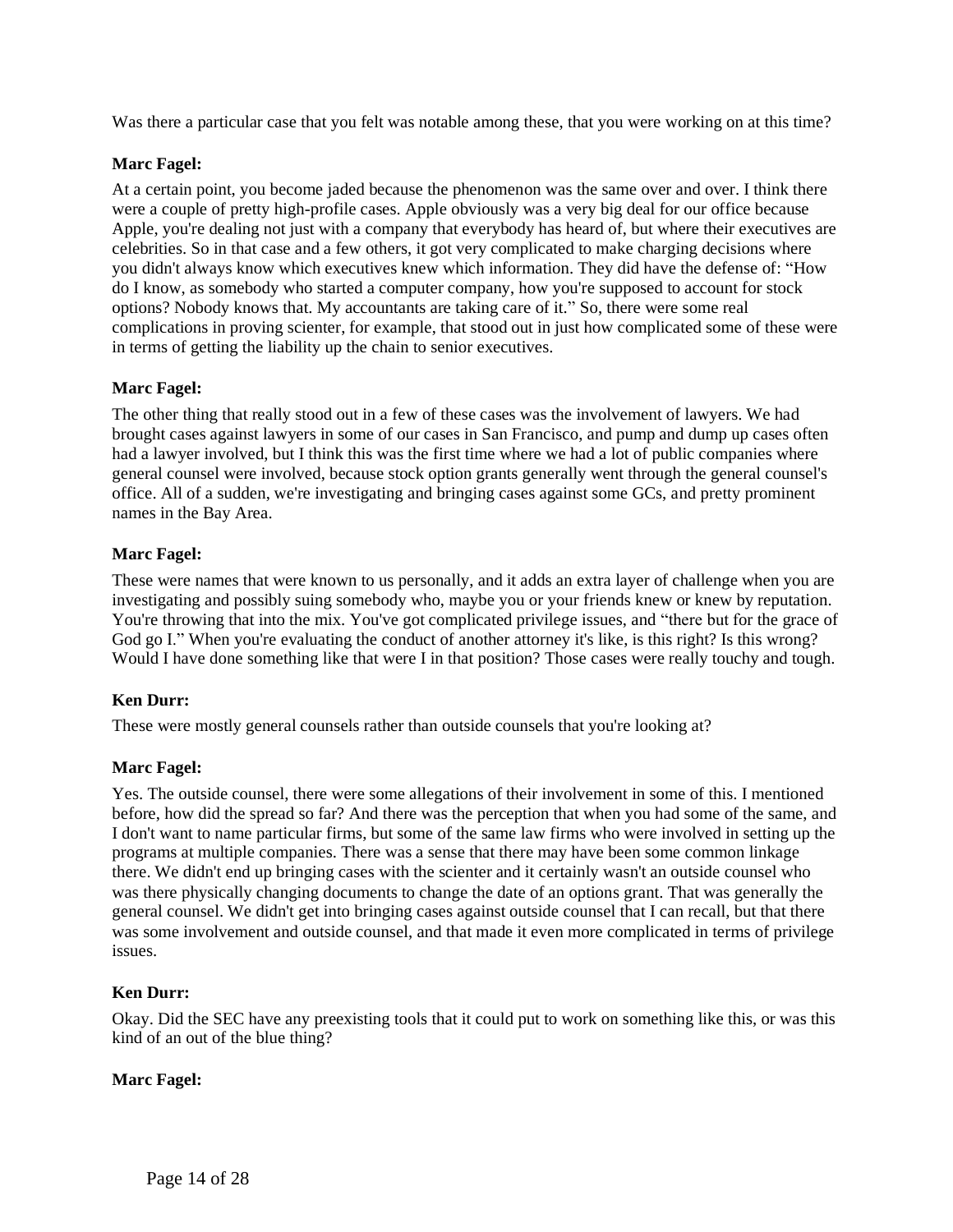I think we had some of those tools through the market timing, late trading cases, at least in terms of, how does the agency coordinate a nationwide enforcement initiative? But I think in terms of scale, this was even larger. It's a bureaucracy. I think a lot of it, we were generating on the fly creating a working group. The last thing you want to have is San Francisco drawing certain lines about what cases we would or wouldn't bring, and then Washington or New York doing something different. So, there was much greater national coordination.

# **Marc Fagel:**

We had regular phone calls to share information about what were you seeing? How are you doing this? What are your decision-making processes here? Trying to be more consistent. That was something that was relatively new. We had to do that in market timing as well, but this was, I think, a larger scale where it was not just every regional office for itself until the day you bring the case and you're getting the Commission involved. This really was, from day one, coordinating nationally. So, we're trying to be consistent across the country.

# **Ken Durr:**

Interesting. You'd think that would have had lasting effects, that it would have been a good thing generally to get a close working relationship like that started.

### **Marc Fagel:**

It's certainly helpful. You would like to think, as an investor, that the regulator is being consistent, but realistically, that doesn't always happen, and I certainly experienced that when I returned to the private center and you would see dramatic differences among the regions and the home office and how they would do certain investigations and how they would make decisions. I think, just in a routine investigation, if you are a staff attorney in San Francisco, it's not necessary welcomed to have somebody in Washington tell you how to do your job. But in a situation like backdating, where there are 150 investigations nationally, it really does help to have that sort of centralized decision-making of how should we go about this? So that you're best using resources and not bringing cases that vary greatly from office to office.

# **Ken Durr:**

Okay. In an issue like this, a big new issue is those tensions between leave us alone and let us do our job—these sort of get relaxed a little bit—and you're actually looking for help.

### **Marc Fagel:**

You're a team, you want to be team players. There is always that tension between thinking you're a staff attorney, a supervisor in the region, you know how to do this, and then recognizing sometimes that this is bigger than my investigation. We want to act as an agency.

### **Ken Durr:**

Right. Well, this is about the time that they flattened everything out. I'm putting my regional office hat on again. It's an organizational thing, but it's got to have some impact. Essentially you guys come out from underneath Los Angeles, all the districts get to be regions again, with the notable exception, which is Seattle which just goes away, right?

### **Marc Fagel:**

Well, Seattle had been gone for some time. By the time I came into the office, they had already been gone. We had a few examiners who had started their careers in the Seattle office, but they had pretty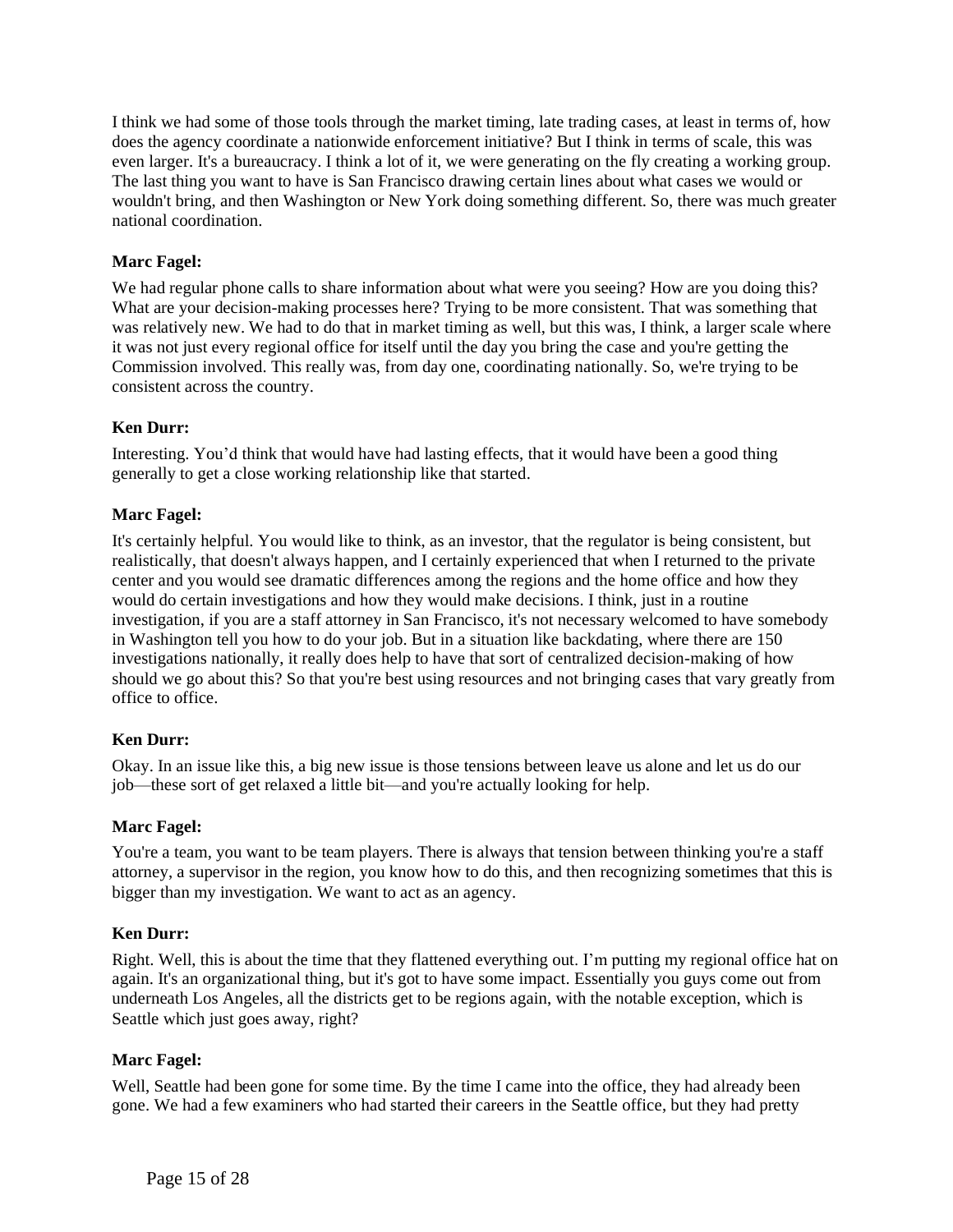much been phased out by the time I got there. The change to being a regional office was huge. I give the credit largely to my predecessor in that role, Helane Morrison, who had been pushing for that. I remember she and I, and Pauline, had done a lot of studies, and how are other agencies constructed? And really trying to push Washington to recognize why this bureaucratic structure of district office reporting and regions didn't make sense.

## **Marc Fagel:**

It was a waste of resources. I think that there had been a perception by the chairman who had started that structure, Arthur Levitt, that he just didn't want so many direct reports from the regions so let's compress. We were helping Washington recognize that having multiple regional offices reporting can be managed, would not be an additional burden on Washington, but would free up resources that were wasted by having multiple districts report into regions and having this resource misallocation by having this structure.

## **Marc Fagel:**

It was a huge change. It gave us a lot more autonomy. It made things go a little more quickly because we didn't have that extra bureaucratic hurdle. It also gave us more room to grow in San Francisco, because when Washington was making decisions about how to allocate new staff positions, that they could be a little more objective in parsing those out. So the San Francisco group grew dramatically, both in terms of enforcement and examination staff. We also put in an extra layer of management, which then was removed a couple of years later. It sort of did increase the bureaucracy a little bit within the office because we grew so quickly and had some added management. But it really was freeing, for the most part, to have to be a region and not be thought of as backwater under LA.

## **Ken Durr:**

Right. It sounds like the Commission had probably been getting this kind of pressure from lots of the district offices?

### **Marc Fagel:**

That's right. Yes.

### **Ken Durr:**

Okay. And we can move into when you become regional director, but since we're talking about the structure here, I mean, you've got the San Francisco original office and you're covering Alaska, Idaho, Washington, how do you cover all that area?

### **Marc Fagel:**

Yes, so we had six states, I believe. It was a very large geographic region in terms of population and registrants. Not surprisingly, the lion's share of our work was in San Francisco and Silicon Valley, both enforcement and examination, but it was always a priority to make sure that investors in the other states, and registrants and public companies in other states, recognized that there is a regulator involved here. There was always that balance between doing the work that's in our literal backyard and making sure that some registrant in Montana isn't feeling that they could get away with murder.

### **Marc Fagel:**

There were a couple of things that we did. We did try to have regular meetings with state regulators throughout the region. So, we had annual meetings where we would get together with regulators throughout the region, talk about what everybody's doing, hear from them. What are they seeing locally?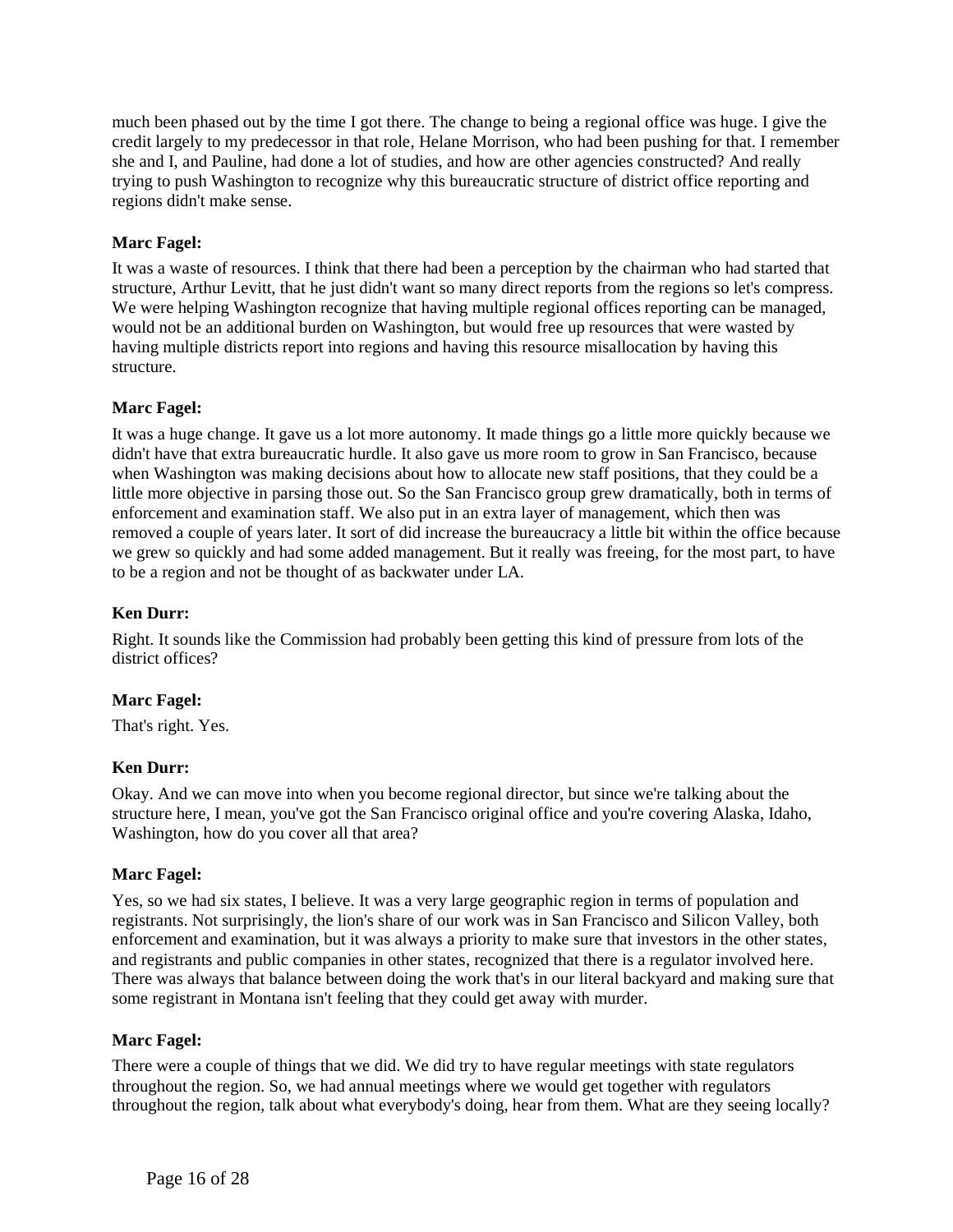And have them hear from us, what are our resources? What can we do to help? When should they be giving us a call to see if the SEC can be of assistance to the state regulators? We wanted to make sure we had that presence.

## **Marc Fagel:**

For the most part, that worked. We would periodically have examinations from throughout the region. We would bring enforcement actions from throughout the region. And it was something we were certainly conscious of, making sure that, okay, maybe this case in Idaho is a little bit smaller than we would bring if it happened in Silicon Valley, but it's important to bring a case in Idaho so that investors know the SEC exists, so that people running pump and dump scams understand that they are at risk of being caught, the same as if they were in the middle of New York. It was a priority for us to make sure we had that regionwide touch.

## **Ken Durr:**

If you had a mining case, would you call it Denver and say, hey, how do we deal with this?

## **Marc Fagel:**

Yes. You always wanted to be respectful of the expertise within the agency and recognize that there are some cases other offices are better equipped to handle. There's that tension between wanting to do cases within your region, wanting to personally be involved in everything that's within the region, and recognizing that sometimes things aren't playing to your strengths. Those calls would certainly be made. And then sometimes the state regulators have relationships with the Denver office, for example, and would give them a call, would know who to go to for that sort of case, so it tended to work out.

### **Ken Durr:**

Okay. Tell me about your step up to the regional director's position. Did this come shortly after that whole realignment that we were talking about?

### **Marc Fagel:**

It was right around there. I had been appointed assistant and then associate in 2003. It was after about five years of running enforcement, in 2008, that I became regional director. Helane Morrison had returned to the private sector, and I was promoted from within by chairman Cox. I think it was shortly after we had become a regional office. So, I was appointed as regional director rather than district administrator. At the same time, the LA position had changed, so there was a new regional director, Roz Tyson, in Los Angeles. We were both appointed at the same time. So, we had a very good working relationship that helped.

### **Marc Fagel:**

We were both kind of coming into that position at the same time. We could talk to each other about the sort of things that we were dealing with and work well together that way.

### **Ken Durr:**

You've been there for a while, and you've worked your way up. You knew what the place looked like, but when you're in the director's office, what did you see that you said, "ah, so now this makes sense," or "oh geeze, now this makes sense?" What were some of the new things you saw that you maybe wanted to fix or that you wanted to do better or do more of?

### **Marc Fagel:**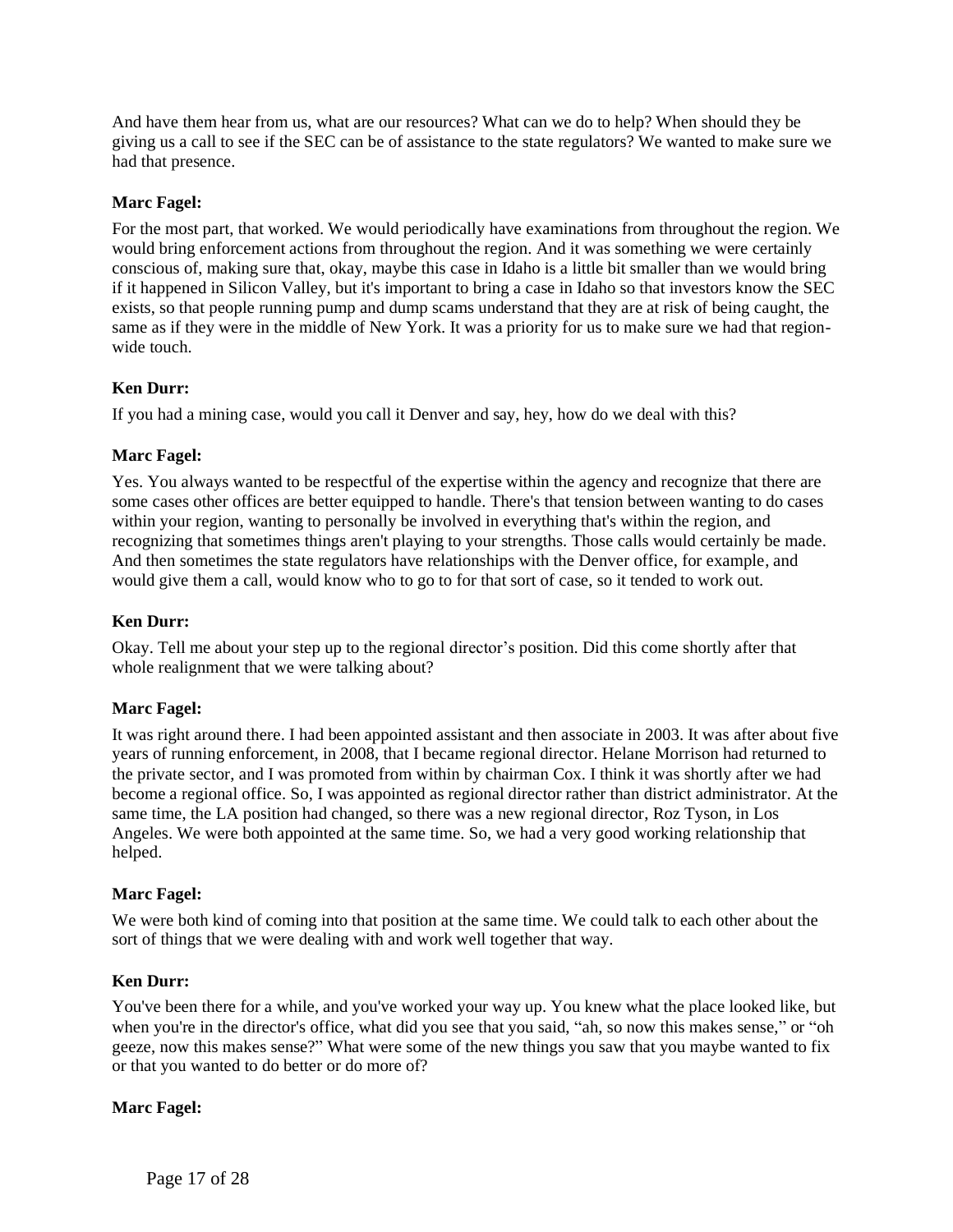It's an interesting change, because throughout my career path, I had been enforcement. Regional director is no longer enforcement, it's basically three jobs. So, you're running enforcement, you're running the exam program, and you're running a physical office. You're basically all of sudden wearing three hats. Enforcement I knew. I was comfortable, when questions came to me about enforcement, I was pretty comfortable making decisions, and I had an associate director, Michael Dicke, who took my old position as associate director, who I was very close with, who I was pretty confident could run that division very well.

## **Marc Fagel:**

The exam program was new to me. I knew examinations through working alongside them as we've discussed earlier on referrals and the like, but to actually manage that division was new to me. So, I had to learn, not just the people in the office, which had grown significantly, but what they did, what their strengths were, where we could beef things up. Then you've got your third hat, which is running this office, hiring decisions and promotion decisions. Everything from working with the union in terms of office policy, to office space.

### **Marc Fagel:**

One of the things that I had to deal with for a year or two was we did a massive physical office move. We ended up not doing a relocation, but we were potentially relocating. We did a massive rebuild. When you are a lawyer who doesn't know anything about real estate, and all of a sudden you're learning how to manage a massive real estate change, that was something new, and working closely with DC, and that was a new part of the job. How you're dealing with everything as arcane as, where do you put the printers so that the union isn't upset about people walking too far? That was a very new hat to be wearing.

## **Ken Durr:**

I imagine you're talking with headquarters a lot more than you did before, too.

### **Marc Fagel:**

That's right. I mentioned earlier, as you become a manager within enforcement, increasingly your role is to navigate through DC. For the regional director, that was almost my entire job on the enforcement side. Obviously, I would get involved in decisions on opening new matters or charging decisions, but most of my role within enforcement was working with Washington in terms of initiatives they might have or cases that we're working in San Francisco, where you foresaw complications and making sure that your team in San Francisco could do their jobs smoothly. So, spending a lot of time with Washington to vet those cases and work out issues and deal with sort of the internal politics of who would do what and what decisions would be made. That was a very big part of the role.

### **Ken Durr:**

Any notable cases from this period when you're sort of working this other, this administrative angle that we should talk about?

### **Marc Fagel:**

Yes, we still have the tail end of the backdating cases. So, we're winding some of those down. It's funny, what sticks out of my mind at that point, and partly it's because I was a little bit less involved with day to day, is really how much things changed. It wasn't that long after I became regional director that the whole Madoff scandal emerges, and that changed my job and my focus dramatically. That tends to stand out more than particular cases that were brought towards the end. We did do some interesting work. Again,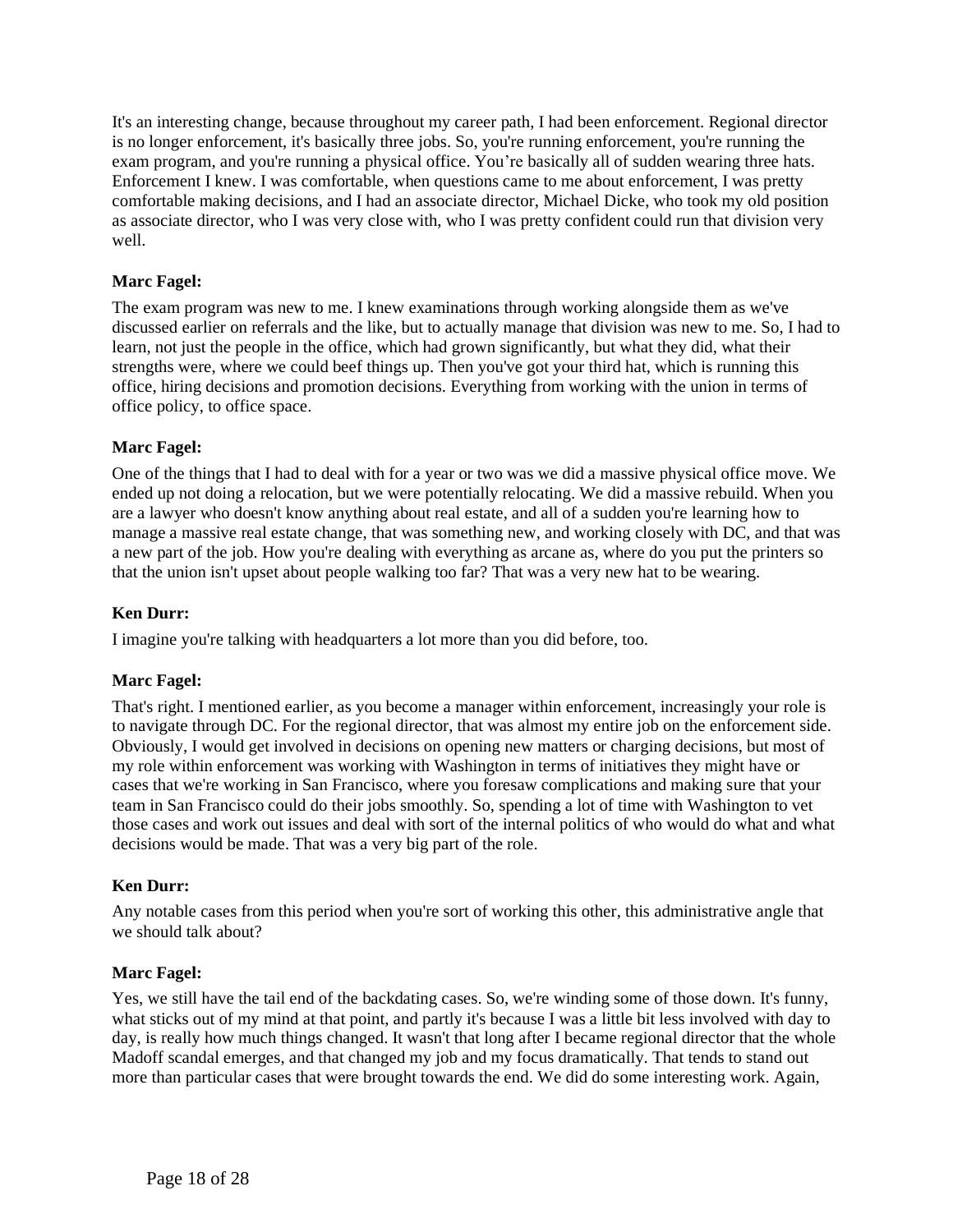we were trying to be cutting edge in San Francisco, dealing with new technology. So, there were issues of Reg FD, fair disclosure, for example, that were coming out in the internet context.

## **Marc Fagel:**

One of the last things I dealt with as regional director is how do you deal with the issue of social media, for example, where public company executives are making statements on social media that were not being contained in press releases. Is that compliant with Reg FD? That was one of the stickier situations. The other thing that, now that you mention that, that I remember from the tail end of my tenure as regional director had to do with private resales of pre-IPO stock. After the 2008 financial crisis, IPOs were not flowing quite as freely, but you did have these unicorns.

## **Marc Fagel:**

You had very large tech companies in Silicon Valley that were growing very quickly, and there was a market that was, that was coming up for their privately issued securities, securities that had been issued to employees and executives, and there was a marketplace for those before the company went public that was not specifically regulated and hadn't been dealt with by the SEC previously. So, we started bringing some enforcement actions where we had seen resales, secondary market resales of pre-IPO securities, and that was certainly something novel.

## **Ken Durr:**

Again, is this a phenomenon of the tech company culture or the nature of the tech companies?

## **Marc Fagel:**

Yes, I think it's not unique to tech companies, but it really was, if you think about, if you were to ask somebody to name the pre-IPO companies they've heard of, they're largely going to be tech companies at the time. You're going to be hearing about Facebook before they're public, and Uber and the like. It's the tech companies that are best known in the marketplace, and not surprisingly, those are the ones where there is this pent-up demand. People want to get stock in these companies, but it doesn't trade yet. There's been no IPO, so where there is demand for something, there is going to be a market for it, and that tended to be the pretty high profile technology companies in Silicon Valley.

### **Ken Durr:**

Pre-IPO, that's people trying to acquire this stock before it's offered publicly, or how does that work?

### **Marc Fagel:**

Exactly. Once there is an IPO, if you want to buy Google stock or Amazon stock, you call your broker or you just go online and you buy the stock. If you want to invest in Facebook stock, and Facebook is not traded publicly yet, how do you do that? Well, you have to ... You know this company is interesting, they're growing fast, and you think it's going to be worth, but there hasn't been an IPO. You can't just go to your Ameritrade account and buy the shares, but you want them, so what do you do? Well, you find people who work there who've been granted options and you say, is there a way you can purchase the shares that they have?

### **Marc Fagel:**

The marketplace grew for these, sort of, secondary shares, which was very complicated. It wasn't being done out in the open. So, it was harder for the SEC to have visibility into whether there were violations of either registration provisions or anti-fraud provisions. It was much harder to police that area.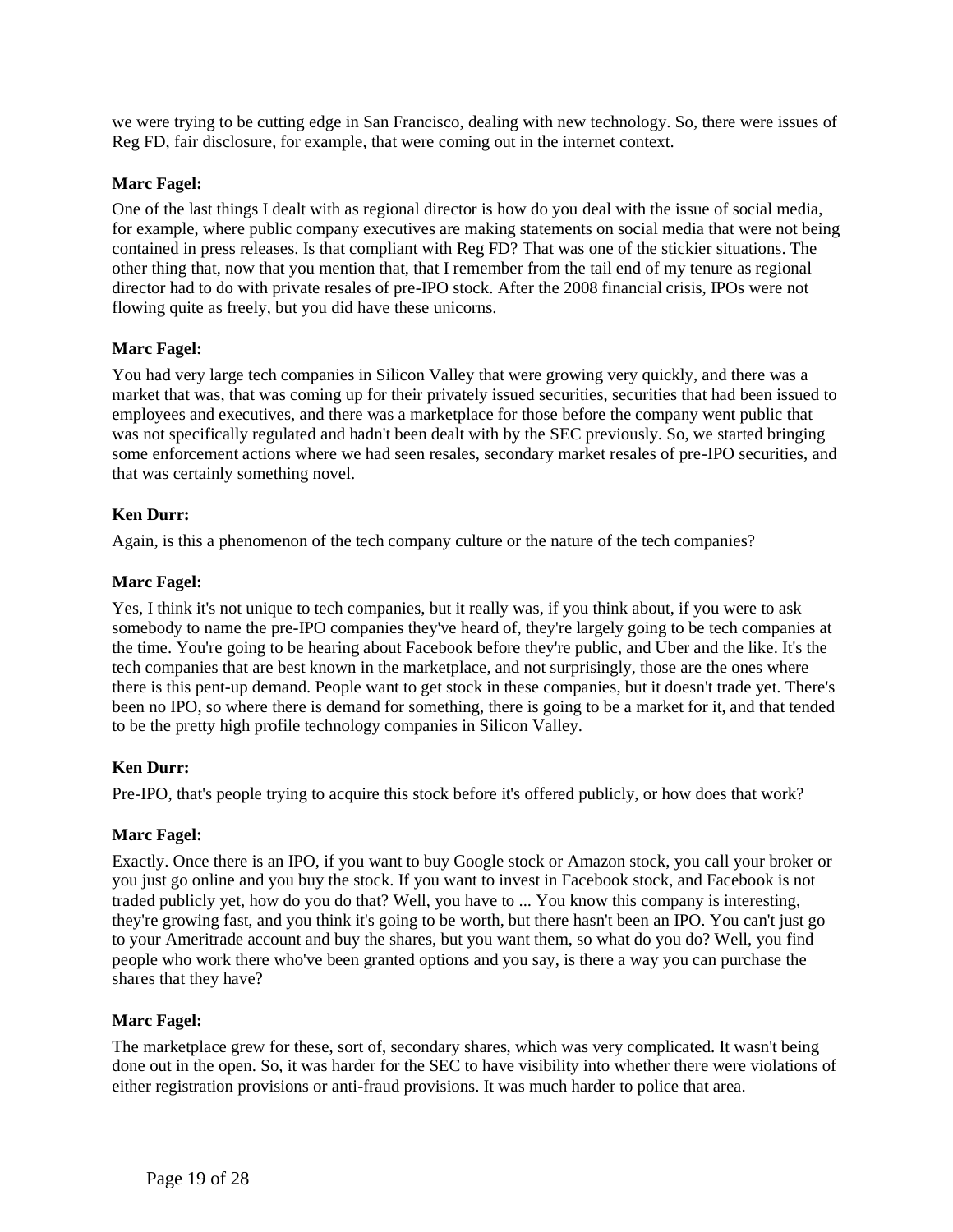## **Ken Durr:**

Okay. I mean, I guess first off you have to figure out where it exists. There's no formal market out there.

## **Marc Fagel:**

It wasn't obvious, but then, not surprisingly people are innovative, so companies started to arise where they actually, that was their business model of basically brokering these shares from employees to third party investors who wanted them. Okay, what is their registration status? Are these companies properly registered with the SEC? So, we got involved in, primarily registration, but sometimes disclosure where again, whenever there's a market, there is going to be somebody abusing it. So, there would also be some fraud issues where people would be out there saying, "I can get you Uber shares," and they couldn't, but they'd be taking money in the interim.

## **Ken Durr:**

Okay. Well, you talked about Madoff and the effect of that. Let's just jump right into that. Tell me when the Madoff case first rippled over to the West Coast.

## **Marc Fagel:**

Yes. I still remember there was a there was a meeting of senior management in DC. So, all the leadership was physically in Washington when the news first broke in the home office, that Madoff had self-reported this multi-billion-dollar scam. I had the luxury of not knowing who Madoff was. It wasn't really an entity known to the West Coast and we didn't touch it. So, it didn't involve us personally, but certainly, what it did to the agency in terms of reputational damage and the ripples, you felt that immediately. I can't overstate how much it changed everything about the agency, both in terms of leadership turnover…

### **Marc Fagel:**

We got some changes there, and then completely rebuilding the agency to deal with what literally could have been the death knell. There were people in Congress saying let's just disband the SEC and start over because of this disaster. We were living with it every day for years.

### **Ken Durr:**

You took an active part in this restructuring of enforcement, right?

### **Marc Fagel:**

Yes. I wore a few hats. So, it really became my life as regional director. I was almost checked out from the day-to-day operations of San Francisco to some extent, because of so much what was going on. One of the things I did is, because of our physical lack of touch with what had happened, I was tasked with doing a sort of internal investigation of what had gone wrong in that investigation. The inspector general had been the one to take the lead in investigating the various Madoff inquiries over the years. That was then handed over to me to do sort of an internal review. I didn't go and take testimony, but reviewed all the testimony, transcripts of the testimony that had been taken of SEC staff, to decide, are there certain things that should flow from that?

### **Marc Fagel:**

So, I was very involved in that review. Then, all of the regional directors were heavily involved in restructuring the enforcement division, and then later the examination division. That was very hands-on. That was all inclusive. We spent much more time as regional directors focusing on all these new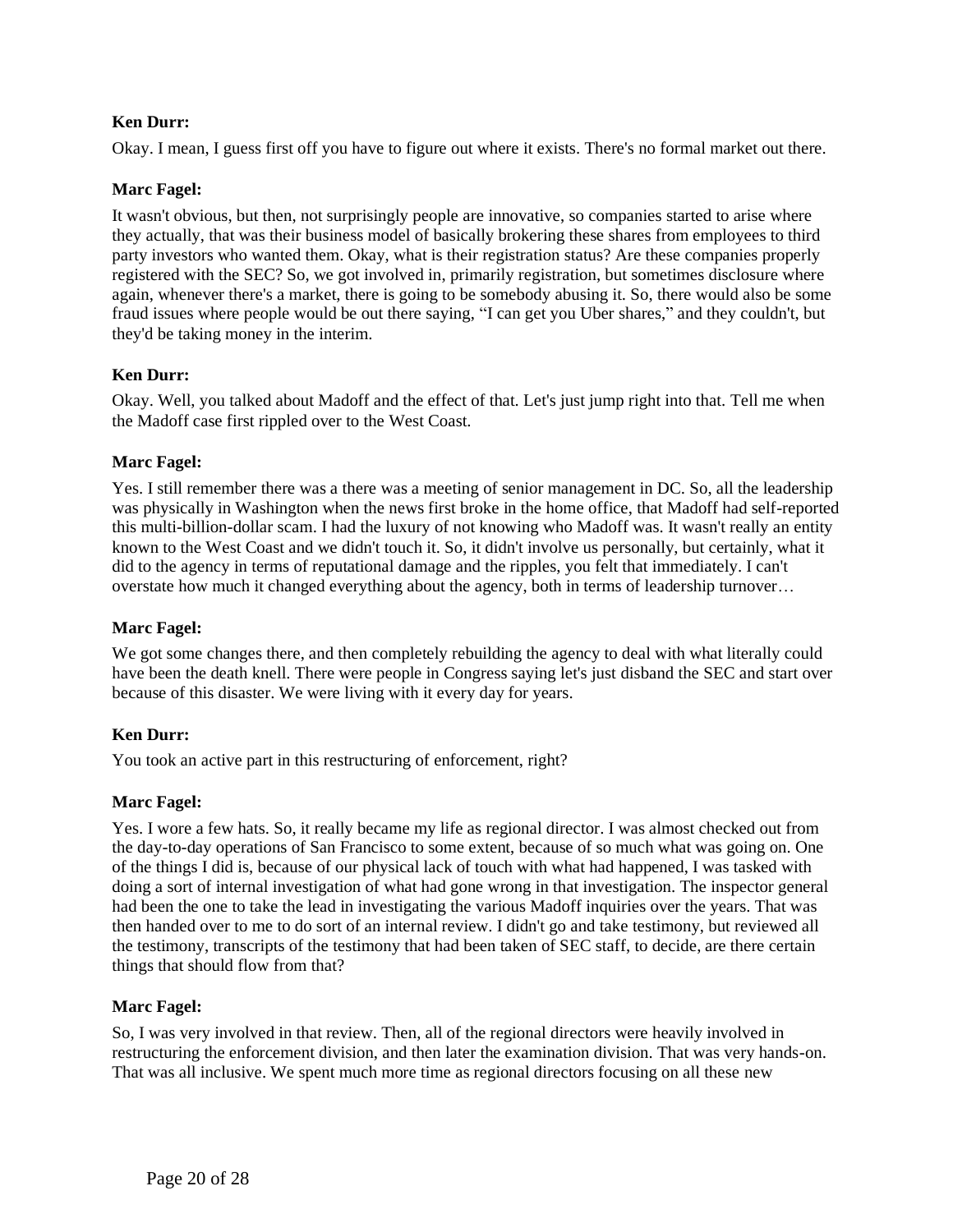initiatives and restructuring than we might've done a few years ago, when our focus was, what cases are we going to bring or what exams will we conduct?

### **Ken Durr:**

Right. Hopefully the regions were running on their own pretty well so you could go off and do this other stuff.

### **Marc Fagel:**

Yes. It helps to have some good leadership within your office. So, if you're in DC for a few weeks, redesigning some aspect of enforcement, you're not worried about, is something blowing up back at home?

#### **Ken Durr:**

Can you walk me through this process of sort of rebuilding enforcement? How did you start and who were you working with?

#### **Marc Fagel:**

Sure. Mary Schapiro, who was chair, brought in Rob Khuzami as the new enforcement director when Linda Thompson left. Rob was not an SEC person. He was a former assistant US attorney, but he did not know the SEC that intimately. His mission was basically, blow up the place. He was given marching orders that, the SEC is in trouble, everything is fair game, do everything you think is necessary. And he put together all the regional directors and other leadership to basically say, let's redesign everything. Sort of a bull in a China shop. You had mixed feelings about that. There were a lot of things we do well. We've got really smart people. San Francisco office, we've got smart staff attorneys, they do great investigations. We didn't mess this up.

#### **Marc Fagel:**

Why are you telling us we have to redo everything? There's some frustration. There are things that work, there are good people doing good things, and you're given this mission that no, everything you do is wrong, rebuild it. That was difficult. On the flip side, it's sort of freeing, because all of us who'd been there a long time had a wish list like, if I were rebuilding this agency, here's some things I would really want to fix, and we were given license to do that. So, there was that balancing act of Rob Khuzami coming in saying, "Let's redo everything."

#### **Marc Fagel:**

Some of them made sense. Some of them were a little harder, and helping him restructure, what's going to work, what's not going to work. Recognizing that everything is fair game, and you really have this, let's save the SEC mission.

#### **Ken Durr:**

Do you remember any of the things that were on your list as far as reinvention?

### **Marc Fagel:**

Sure. One of the things that I was probably most involved, and it's sort of inside baseball, but it had to do with formal orders. One of the many things on the wish list was okay, how do we make investigations move more quickly? One of the frustrations for all of us who had grown up at the agency was the difficulty of just getting a formal order. You could do an investigation without a formal order. You could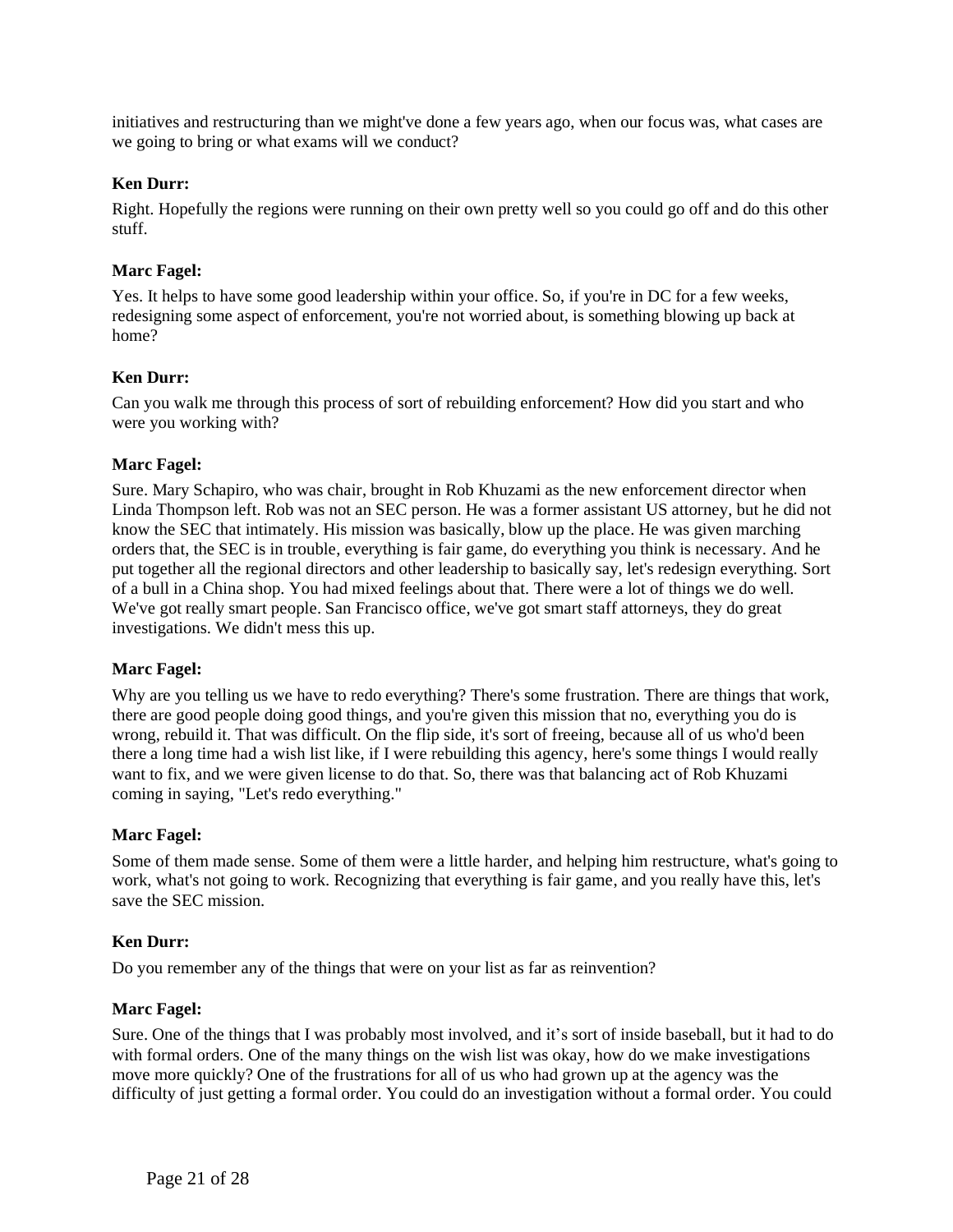pick up the phone and call witnesses and ask for documents. But if you wanted subpoenas, if you want it to compel the people to produce documents or show up for testimony, you needed a formal order, which meant you'd have to write a memo.

## **Marc Fagel:**

You'd have to send it to Washington. The five commissioners would have to vote. There had been a loose process where one commissioner could be delegated the authority from the commission to make that approval, but still, there was this bureaucratic process, and it could take a month or two just to get a formal order so you could send out a subpoena. It made no sense. It's not like the commissioners ever said, "no, you can't have a formal order." We always got a formal order. The commissioners would never say, "no, we don't want you sending subpoenas out." It was just this nonsensical hurdle.

## **Marc Fagel:**

One of the things that was put in front Khuzami is, let's get rid of that process and make it quicker. This is something where I give Khuzami a lot of credit—and Mary Schapiro, because when we were proposing this, I'm like, this is never going to happen. The commissioners will never give up their ability to decide and see every case before it becomes formal and make that decision. And Rob's like, no, let's propose it, make it happen. I worked very closely with Joan McKown, who was in the chief counsel's office, and the two of us really put together all the procedures.

## **Marc Fagel:**

How would this work? How would you delegate this authority to the regional directors and the director of enforcement, Rob Khuzami? Each of us literally had a rubber stamp. So, if a staff attorney came into my office in the morning and said, "we need to send subpoenas out, we're getting stiffed by somebody," or we need it from an internet service provider where you needed to have a subpoena to get documents, rather than say, "okay, write up a memo and in two months we'll have a formal order," that afternoon I could literally stamp their formal order request and we'd have subpoenas out the next day.

### **Marc Fagel:**

We wrote up all the procedures and Rob got that in front of the Commission, and they approved it. We got this delegated authority, and all of a sudden, formal orders would happen overnight rather than in two months. That was a huge coup.

### **Ken Durr:**

Was that on a pilot basis to start with?

### **Marc Fagel:**

Originally, it was. Ultimately, it was kept in place because there were people, there was this parade of horribles saying, oh, you'll have staff run amok and sending subpoenas to their neighbor because they're pissed off about something, which was silly. There's still oversight and you're still not going to be sending subpoenas where you shouldn't be. One of the silly things about it is, even under the prior regime, when you had to get a formal order from the commission, it's not like there was oversight of subpoenas. Yes, you'd wait two months, but then you'd have subpoena authority, and you could do it. The staff wasn't told who they could or couldn't subpoena.

### **Marc Fagel:**

The thought that this would somehow free people up to run amok was really nonsense. Likewise, there was some concern, that there needs to be some oversight from the commission early in the investigation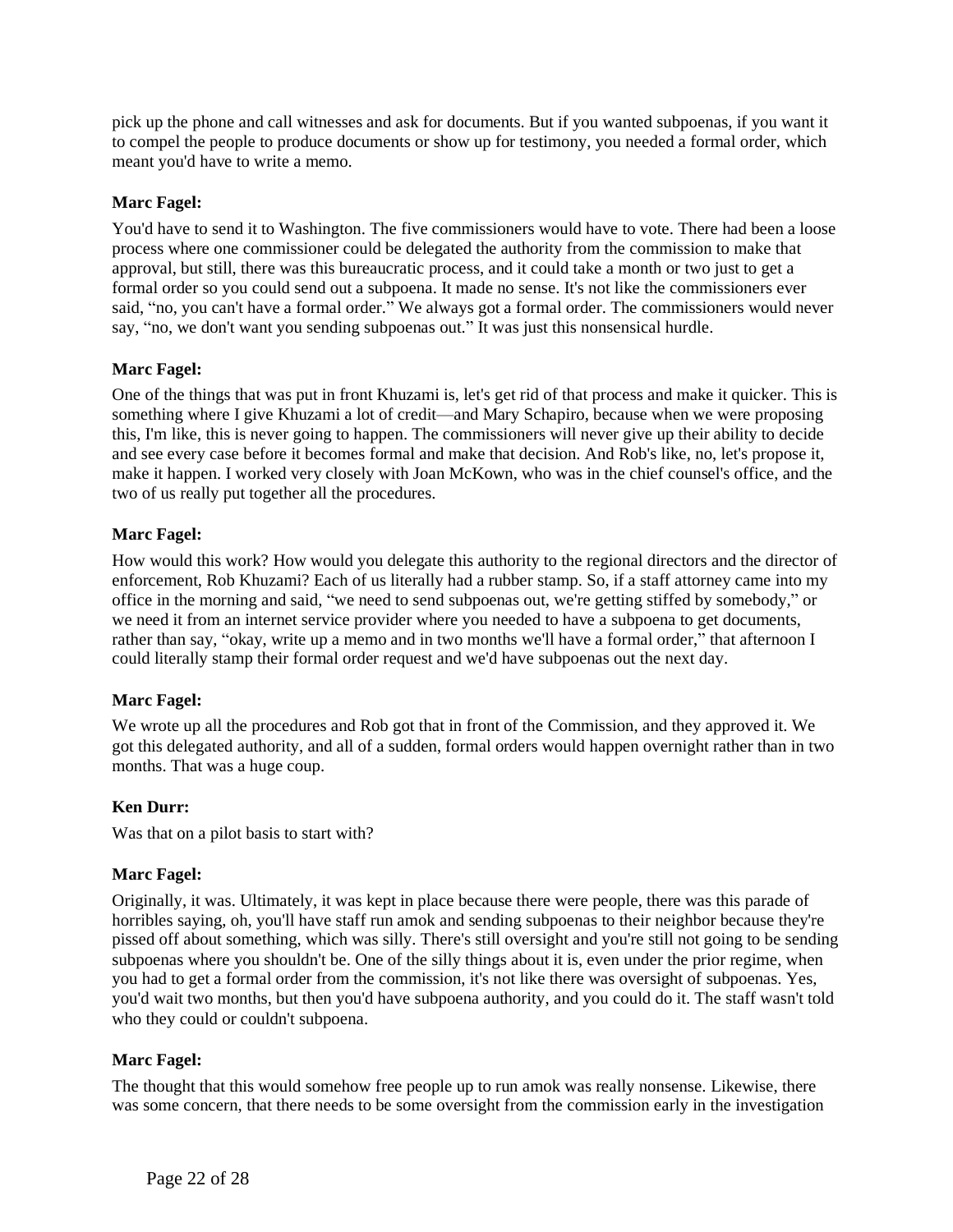to know what the staff is doing. Again, it didn't make a lot of sense for those of us who would work there. When we sent out formal orders previously, the commission didn't get involved. They wouldn't say, why are you doing this investigation? Or who are you going to subpoena? They generally see our memo, they knew what we were doing, and it would be rubber stamped. It didn't really change things dramatically. All it did is make investigations go more quickly.

## **Marc Fagel:**

It survived, it thrived. I think it helped the staff immensely. It was something that was later reversed, and I think in the new administration, they've gone back. There was a period during the Clayton administration where enforcement lost delegated authority for formal orders, and now I believe it's back.

## **Ken Durr:**

Okay. It's just really a matter of making the regions, and enforcement in general, more nimble, more able to move more quickly.

## **Marc Fagel:**

Yes. Which most people would think is a good thing, but it is a large bureaucracy, and to ask people to cede some control is always a challenge, but that was one of the upsides of Madoff, is I think there was a recognition that you need to have a more nimble enforcement staff.

### **Ken Durr:**

Okay. Now, the interesting thing is your involvement with examinations and OCIE, I guess was fairly limited early on. Clearly, you had to get involved when you were regional director. But you did something in terms of the national exam program, and I'd like to talk a little bit about that.

### **Marc Fagel:**

Yes. Like enforcement, there was some restructuring that went on. One of the issues that had come up with Rob Khuzami in enforcement is some greater centralization and specialization. That was something some of us chafed with. We all have our own feelings on specialization, on these specialized units, but that was one of the initiatives that a lot of us, as much as I had concerns about that—and I wasn't crazy about having these units created—when Rob said, "we're going to do this," then I worked with a couple of my fellow regional directors, and we put together the units, we made it happen. That was a big part of my job for a while.

### **Marc Fagel:**

Towards the tail end of that, we had Carlo di Florio come in on the exam side, like Rob, wanting to blow the place up. It was a similar thing where, okay, how do we centralize so that we're having a little more management and oversight of what's going on? And how do we specialize to make sure we, in the exam program, are able to work more complex, more sophisticated cases? It was a similar process of tweaking the management structure and coming up with ways to be more sophisticated and specialized. It was a sort of a parallel change in both of those programs.

### **Ken Durr:**

Are you going to the level of looking for consistency on the exams? I mean, making sure that everybody's asking exactly the same questions at exactly the same time?

### **Marc Fagel:**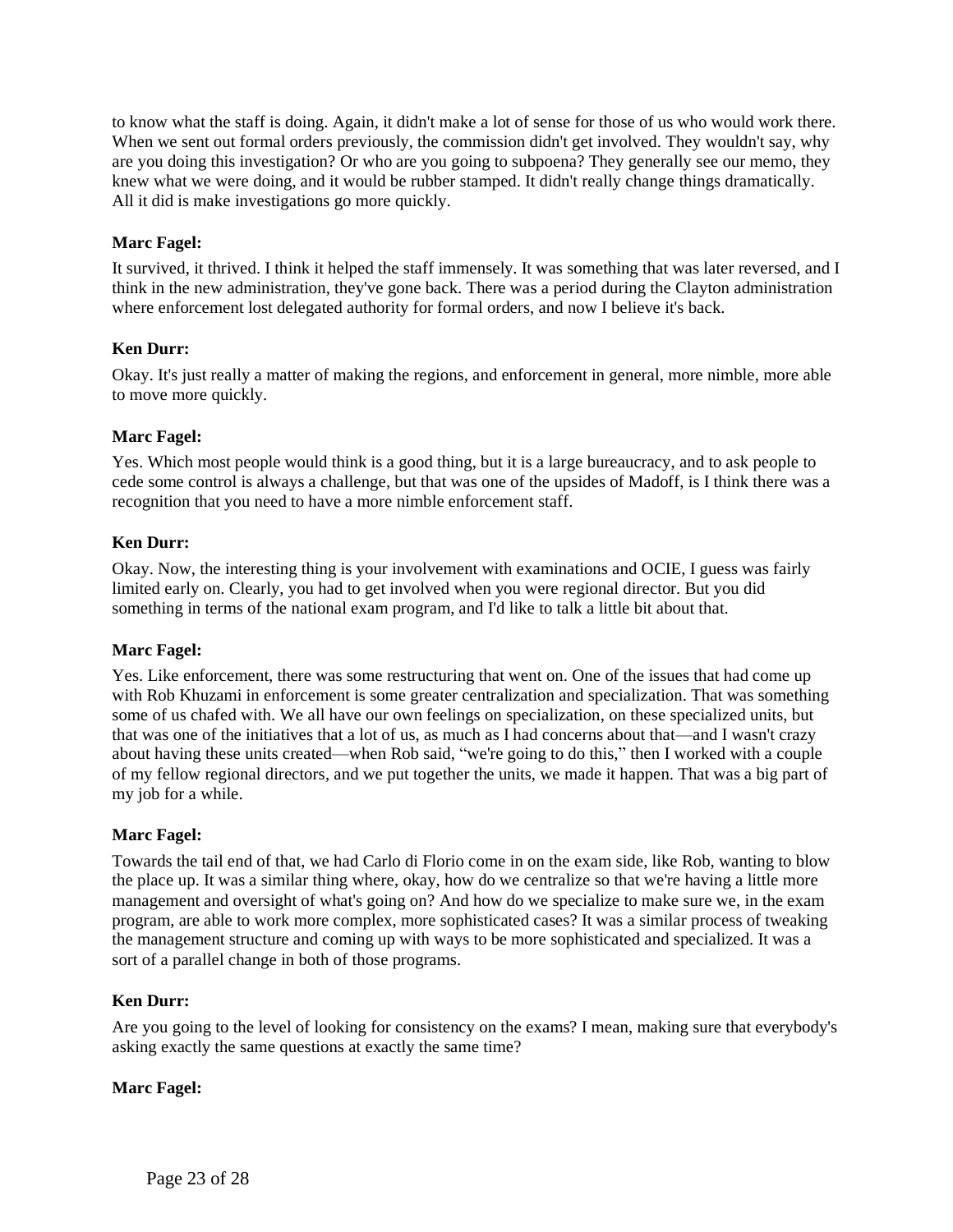There was some of that. I had not seen that as much of a problem or an issue on the exam side, because I think with the exams, the home office had always had some involvement in setting priorities and standards. So, it wasn't as dramatic a change, but there was a change to the nature of the registrants, and this happened right around the same time. It had nothing to do with Madoff. It was more the financial crisis and Dodd-Frank, where all of a sudden, hedge funds were a much larger part of the exam portfolio. A lot of our examiners—and we had very sharp, very experienced examiners in San Francisco—but there's a big difference between examining registrants you've seen for 20 years, or mom and pop shops, and having some pretty sophisticated hedge funds and private equity funds that are all of a sudden part of our domain for examinations.

# **Marc Fagel:**

That's where DC started to play a bigger role, both in terms of having more training, more centralized management of, here are the issues that we want you to look at if you're going to examine a hedge fund and also providing more resources. So we were able to do a lot more hiring in the regions of people who had worked at hedge funds. Most of our examiners didn't have that personal experience in the private sector, and we were able to hire people who said, this is how these firms operate. We brought in someone with quantitative experience, which we didn't have in-house. So, if you're examining a registrant which has a quantitative trading model, we had somebody who could evaluate that. Does this make sense? Is it consistent with disclosures they're making to their clients? A lot of that, again, was DC managing our resources so that we would be equipped in the regions to do a much different sort of exam than we had historically done.

## **Ken Durr:**

I would assume that there's a little bit of gratitude here. It would be daunting to just go straight into some of these big hedge funds for the first time, so they would have appreciated DC's help.

### **Marc Fagel:**

Everyone had mixed feelings. One of the things I had to navigate as regional director is that tension between people who are used to operating without as much central oversight and now being given marching orders, both in enforcement and exam. I'd like to think that our local exam staff appreciated both the opportunity to do much more interesting and novel examinations than they had historically done, and also being given the tools to do so. But obviously, there are some growing pains, because people who may have viewed themselves as the expert in the region are realizing that expertise is not necessarily relevant to what we are now being asked to do.

### **Ken Durr:**

How long were you in this post-Madoff mode of taking things apart and putting them back together again?

### **Marc Fagel:**

It was my last few years at the agency. Again, I had become regional director in 2008. I don't remember exactly when Madoff blew up, but it was not that long after that, and I left in 2013. So, it was really my last few years. There were both building a new SEC and then managing a new SEC. My role, even after the reorganization and recreation of enforcement and exams had been completed, my role changed as regional director. Sometimes for the better, sometimes not so much. The role of regional director became much less interesting to me and satisfying, and that had a lot to do with my ultimate decision to leave the agency.

### **Ken Durr:**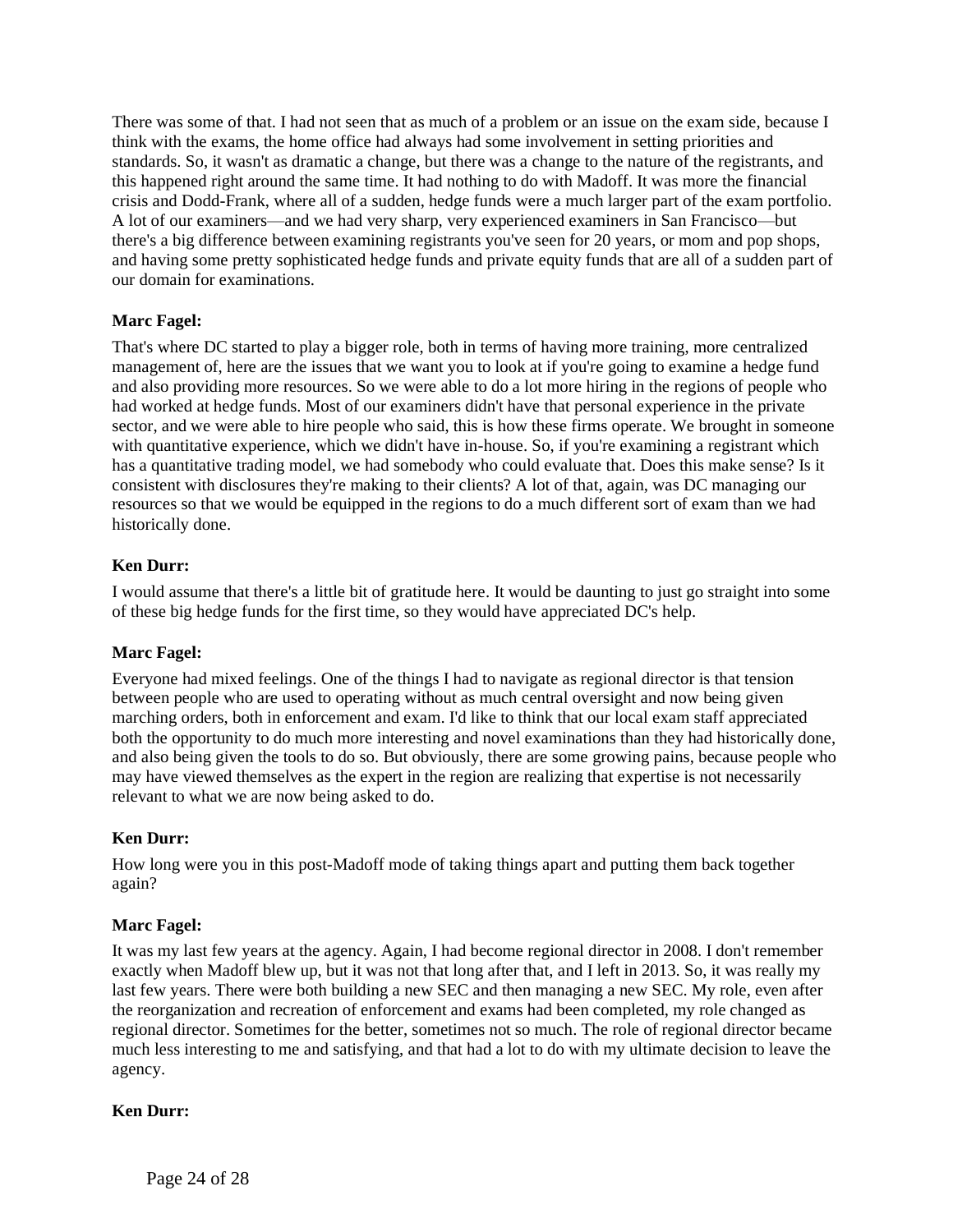Because of more centralization going on, is that why it became less interesting?

### **Marc Fagel:**

Yes, I would say there were two factors. One is centralization, and one is the specialized units. In terms of centralization, my favorite part of being regional director when I first came up, besides managing San Francisco—I loved the people in San Francisco. We had terrific people. We'd grown up together, being able to grow that program was great. But the other thing I liked most about being regional director was the relationship with the other regional directors. We had sort of grown up together within the agency. We were very close on a personal level. My best friends at the agency were some of the other regional directors.

### **Marc Fagel:**

There was sort of this trial by fire at the time of Madoff of all working together, huddling up and rebuilding. But we also had an understanding of the regions that Washington didn't. The head of enforcement and the head of the exam program, basically each of them assumed that you worked for them. So, the head of enforcement assumed the regional director was an enforcement employee, and the head of exams assumed that the regional director was an exam employee. They didn't understand that you were actually doing both of those things, and this third, that of actually having to manage an office. The director of enforcement and exams, they didn't have to manage a physical building.

## **Marc Fagel:**

Dealing with growing the office space, making sure the trainings were running on time, there wasn't a lot of sympathy for that. Whereas the other regional directors, we all spoke the same language. We were all confronting personnel issues and administrative issues. We had someone in DC named Jim Clarkson who has passed away sadly, but Jim was a hero to us. Jim was one of the greatest guys I've ever known, smartest guys. And his role in DC was helping the regions coordinate and deal with these other issues beyond just enforcement and exam, but actually managing an operation of 110 people on a day-to-day basis.

### **Marc Fagel:**

That dissipated. That sort of role as a regional director managing this group became much less relevant than working for the DC, in this new centralized outfit. So centralization really did change that collegiality and that sense that the regions were doing something different than what was happening in Washington. That was a change, but the other was specialization. I mentioned the mixed feelings we had. The units, it was clearly the right thing to do. Again, I give Rob Khuzami a lot of credit for realizing, if the SEC is going to do more sophisticated, more complicated meaningful work, we needed the ability to handle emerging areas. That took more specialization.

### **Marc Fagel:**

Some of us chafed against that. My favorite part of being a staff attorney and then a branch chief was that I could work on everything and be a generalist. And this concept that you could do nothing but FCPA cases was foreign to me. But it was the right thing to do. I helped him put it together. I was one of the culprits who made the agency into these groups of specialized units, but it also meant that I ceded management in the region. All of a sudden, this enforcement staff that reported to me where I oversaw the investigations, the most interesting and innovative investigations in the office are now being managed by a unit head.

### **Marc Fagel:**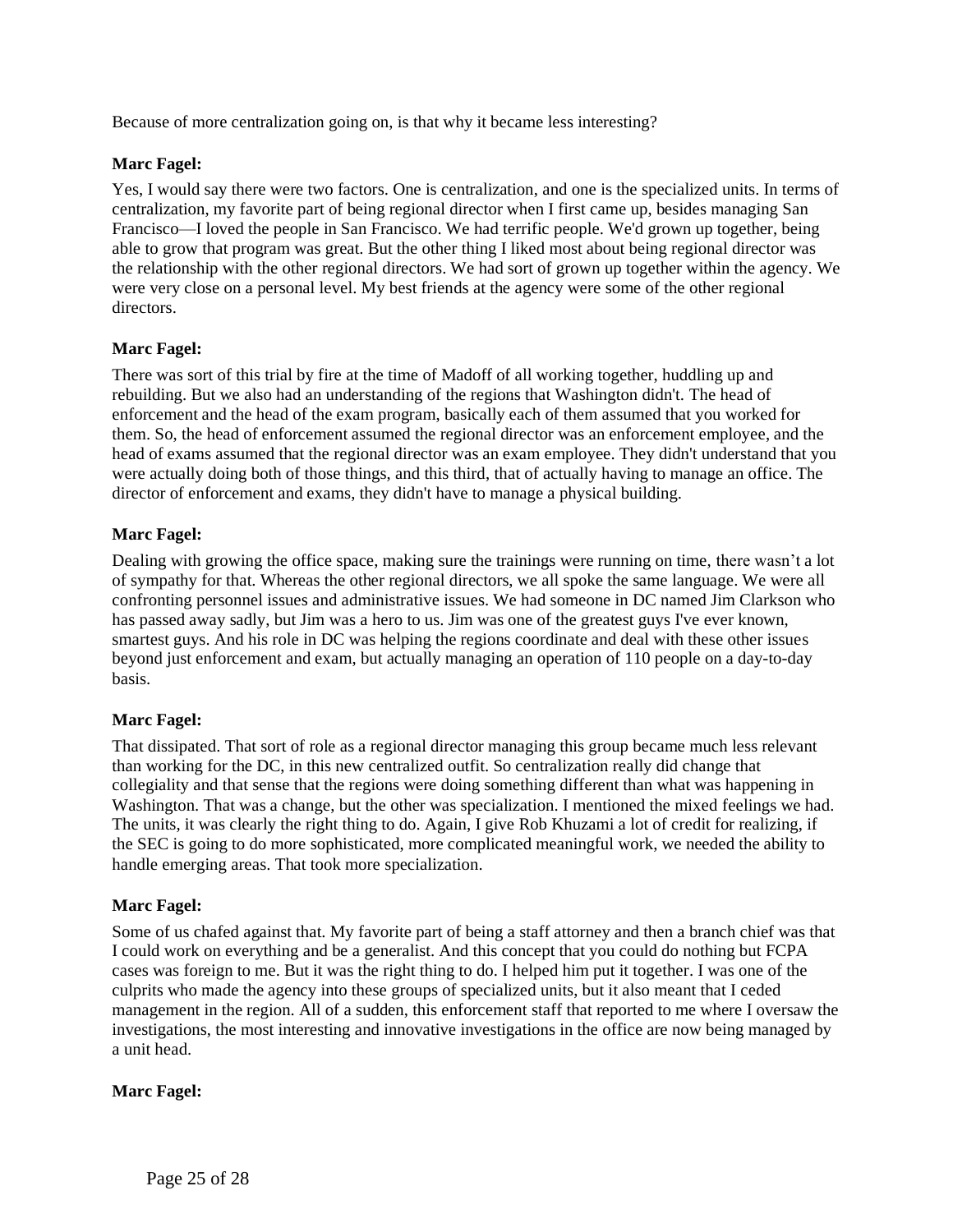I understood why that had to happen, I helped design it, but it also made my job much less interesting when the most interesting cases in my office are no longer coming to me for decisions, they're going to a unit director. That made the job much less satisfying.

## **Ken Durr:**

That's really interesting because one of the baffling things about the whole regional setup is, for years, there's the two masters, the people in exams are working for OSI, or before that, they were working for trading and markets, and people that enforcement are working for enforcement, but also for the regional office. It sounds like this is the point where that kind of had its inevitable outcome.

### **Marc Fagel:**

Yes. Because there was always part of it. Yes, of course, even when I was a staff attorney, if I'm going to do something or suggest something that's off the beaten path, obviously the director of the division of enforcement is going to be the decision maker. There's no question, when Steve Cutler was the director of enforcement, that Steve Cutler was going to be the ultimate decision maker. It wasn't going to be me. It wasn't going to be Helane Morrison who was running enforcement in San Francisco. That was always there. You knew who was ultimately in charge of that program, but at the same time, Steve Cutler wasn't calling me all the time and saying, let's check in every week on how things are going.

### **Marc Fagel:**

I worked for San Francisco. I felt that pride in being part of the San Francisco regional office and having that autonomy on a day-to-day basis. By the tail end, there was much less of that. You were working for a unit director in another office, you were working for the division of enforcement or the division of examinations. That's a very different feeling. At the end of the day, you're doing the same thing. You're trying to do with the best investigation or best examination you can.

### **Marc Fagel:**

You're all working for a team where you want to be consistent nationally, but there is that sense that ultimately you are working for people far afield from you. That really does change the atmosphere of it.

### **Ken Durr:**

Okay. You took off in 2013, right?

### **Marc Fagel:**

Right.

### **Ken Durr:**

Was it the same firm, or did you go back to a different firm?

### **Marc Fagel:**

I started my career at Morrison & Foerster. I then went to Gibson Dunn as a partner in 2013. But yes, I think one of the things, I see all this criticism of the revolving door, and people complain about the revolving door, and does that create conflict? I'm a fan of the revolving door. When I was in San Francisco, I hired almost exclusively from the large firms on the enforcement side certainly. I thought it was healthy to bring people in and I thought it was healthy to have people then go back out to big firms.

### **Marc Fagel:**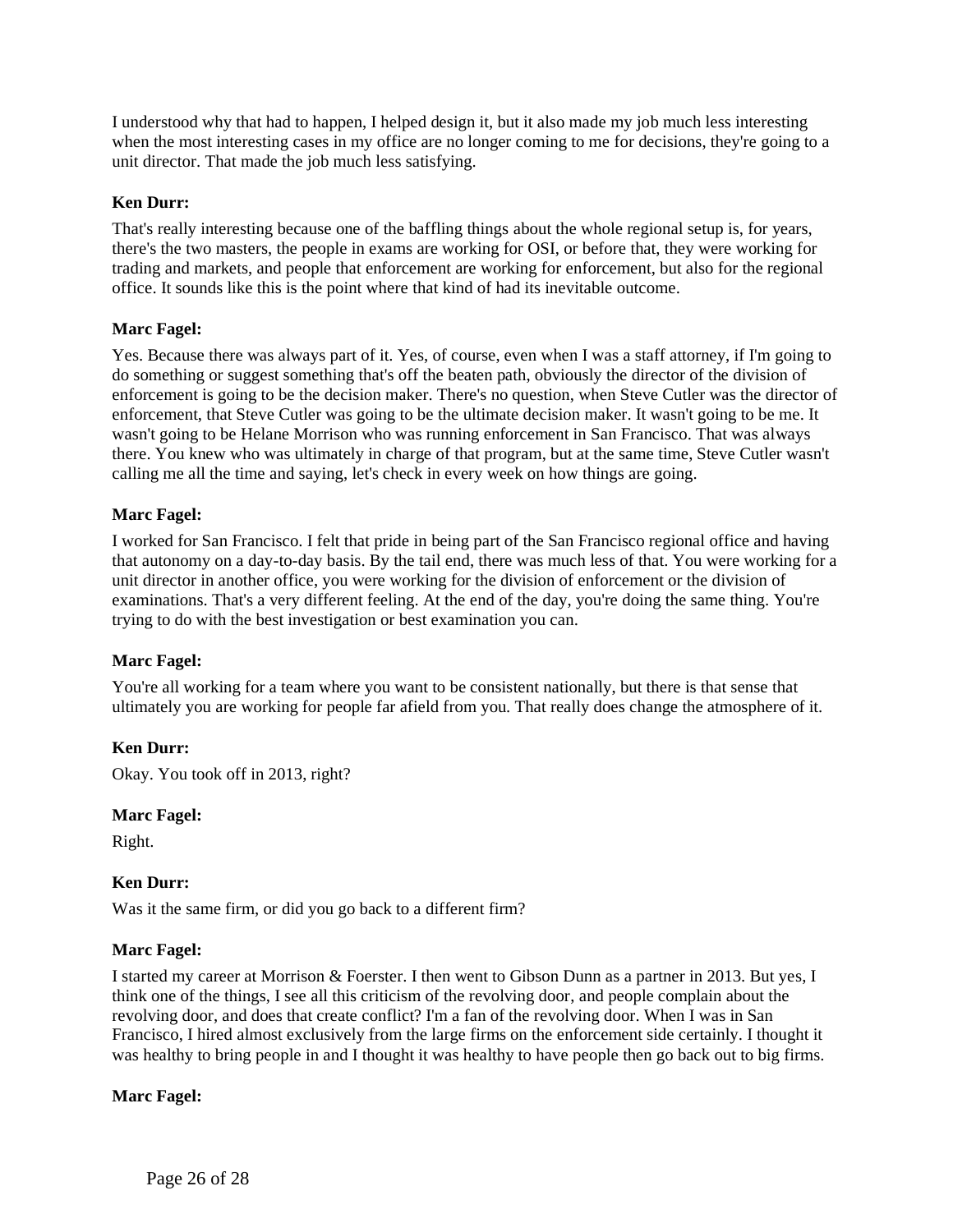I thought it gave a sort of objectivity and fair handedness, even handedness, to have been on both sides. I'm a fan of that. I always thought at some point I would be going back out to big law on the defense side. And then, after about almost 16 years at the SEC, some of which was I had done everything I could do. I rose through the ranks, and I had tried everything, and short of moving to DC and becoming a political appointee, there was nothing new to do. Some of it was a little bit of burnout after Madoff and the reorg, and some of it was just personally, I've learned so much about SEC investigations and the securities law.

## **Marc Fagel:**

It would feel really nice to be able to help people who are in trouble with my knowledge. I always felt that there was something healthy in going back out and taking that experience to the private sector and was very happy to do that.

## **Ken Durr:**

Okay. At this point, you've managed to become semiretired, right?

### **Marc Fagel:**

I have. After leaving, I spent six years at Gibson Dunn, basically on the opposite side of the SEC. I had a blast. I had some great clients. I had some really interesting cases, and there was something fascinating about sitting on the opposite side of the table from the SEC, and often from the people that I had hired in San Francisco. So, I enjoyed that, but big law has its tolls and practicing on the defense side emotionally is tough. After six years of that, I've been practicing securities law almost 30 years. As we said up front, I fell into that just because that was the case that I was handed my first day as an associate. After 30 years of this career, I decided, I'm going to take a break, and decided to just leave the law entirely.

### **Ken Durr:**

Okay. Is there anything else in that 30 years that we haven't talked about that we should, any memorable cases, people, stories?

### **Marc Fagel:**

A lot of it is the people. Yes, so at the end of the day, you want to do good work, you want to bring good cases. You want to have an exam that you feel that you've really helped uncover improprieties or help a registrant operate better. You feel great pride in that, but what made the job great, the reason I stayed 16 years—when Helane Morrison hired me, I gave her a three-year commitment, and I thought, okay, three years and I'll go back to MoFo. The reason I stayed 16 years was largely the people. San Francisco, in particular in hires, has the luxury of really being the only game in town.

### **Marc Fagel:**

If you are in the regulated entity industry or you are in big law practicing securities law and you want to do something in the public interest, you want to wear the white hat, you want to go to the government, the SEC is it. If you're in DC, there are a lot of government opportunities. If you're in New York, there's a lot of jobs for you. If you're in San Francisco, the SEC, and certainly increasingly over my years there, really became the place to go, and therefore it had the luxury of hiring just phenomenal people. That made it exciting every day, made it fun every day, to go and be surrounded by passionate people, really smart people.

### **Marc Fagel:**

The same in other offices. The regional directors that I got to know in other offices were a terrific resource for me when we were going through difficult issues, whether it's dealing with the union, which